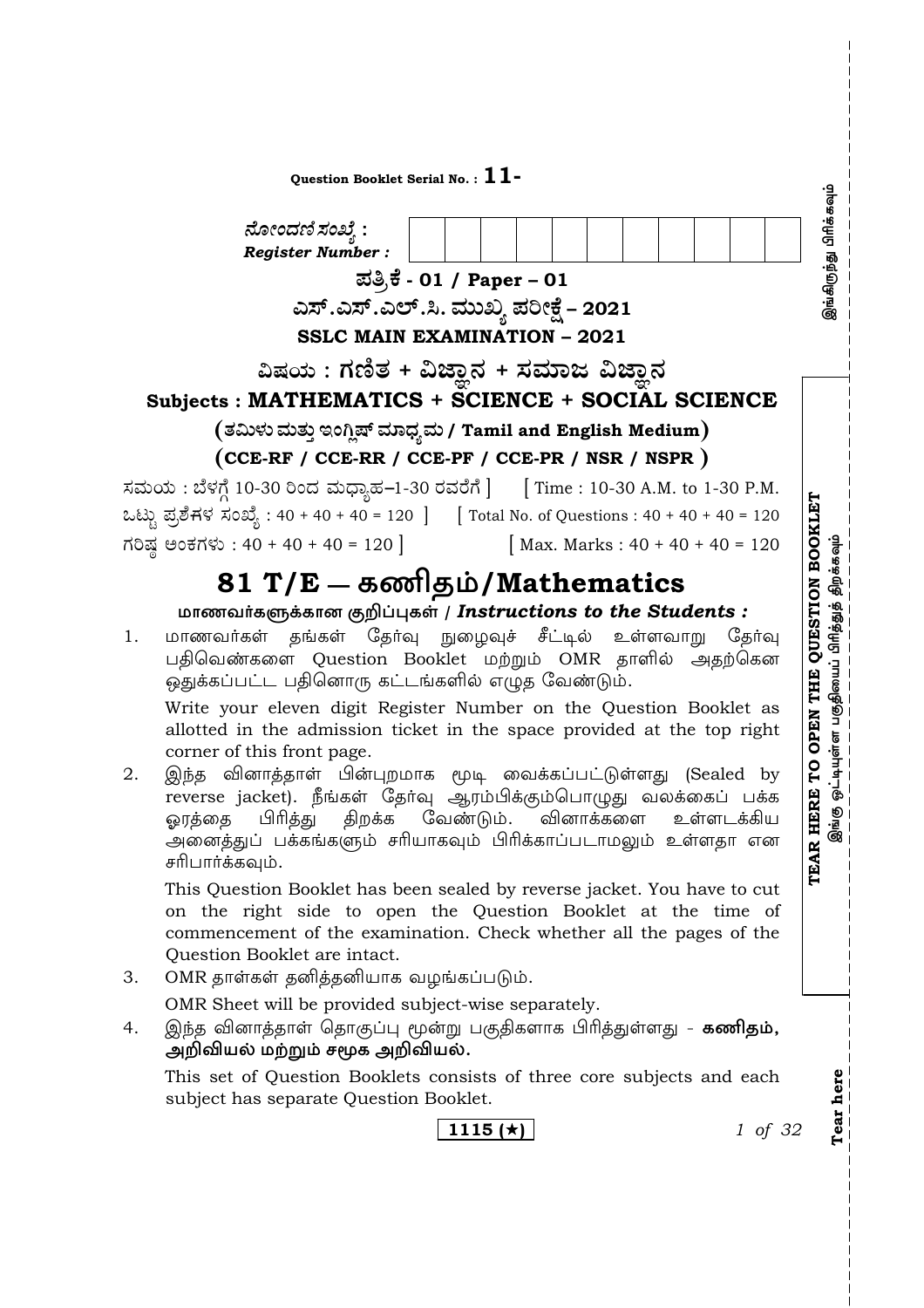- 5. ஒவ்வொரு பிரிவிலும் 40 வினாக்கள் கொடுக்கப் பட்டுள்ளது. மொத்தமாக  $120$  வினாக்கள் உள்ளன.
	- (i) **கணிதம்** வினா எண்கள் 1 to 40
	- (ii) அ**றிவியல்** வினா எண்கள் 41 to 80
	- (iii) சமூக அறிவியல் வினா எண்கள் 81 to 120

40 questions are provided against each subject. This set of Question Booklets contains 120 questions in all.

- (i) **Mathematics –** Question Numbers 1 to 40
- (ii) **Science –** Question Numbers 41 to 80
- (iii) **Social Science –** Question Numbers 81 to 120

6. ஒவ்வொரு வினாவிற்கும் ஒரு மதிப்பெண் வழங்கப்படும். அனைத்து வினாவிற்கும் கட்டாயமாக விடையளிக்க வேண்டும். ஒவ்வொரு சரியான வினாவிற்கும் ஒரு மதிப்பெண் வழங்கப்படும். தவறான விடைகளுக்கு (negative marks) எதிர்மறை மதிப்பெண்கள் இல்லை.

 Each question carries *one* mark. Answering *all* the questions is compulsory and each correct answer will be awarded one mark. There will be no negative marking for wrong answers.

- 7. மேதர்வின் போது கவனிக்க வேண்டியவை
	- a) வினாத்தாளை கவனமாகப் படித்துப் பார்க்கவும்.
	- b) வட்டத்தை முழுமையாக நிரப்ப, கருப்பு அல்லது நீல வண்ண மை உடைய எழுதுகோலைப் பயன்படுத்தலாம். OMR தாளில் வட்டத்தை நிரப்பும் போது, கவனமாக நிரப்ப வேண்டும். நிரப்பிய பின்னர் அதை மாற்றவோ, சரி செய்வதோ, வேறு கிறுக்கல்களோ இடம் பெறுதல் கூடாது.

 $\sigma$ டுத்துக்காட்டு : 20 ஆம் வினாவிற்கான சரியான விடை அதன் வரிசையில் உள்ள A, B, C, D இல் C என்பதாக இருப்பின், கொடுக்கப்பட்டுள்ள நான்கு வட்டங்களில் C என்ற எழுத்து உள்ள வட்டத்தை நீலம் அல்லது கருப்பு நிற மை கொண்ட எழுதுகோலால் நிழலிடவும் வேண்டும்.

வினா எண் : 20)  $(A)$   $(B)$   $(C)$   $(D)$  (இது எடுத்துக்காட்டு மட்டுமே)  $\bigcap_{i=1}^n A_i$ 

c) OMR தாள்களை மடக்கவோ, சேதம் விளைவிக்கவோ கூடாது. அவ்வாறு சேதம் விளைவித்து மதிப்பெண்கள் குறைந்தால் அதற்கு மாணவர்கள் கான் பொறுப்பேற்க வேண்டும்.

$$
1115 \left(\star\right)
$$

**1115 ()** *2 of 32*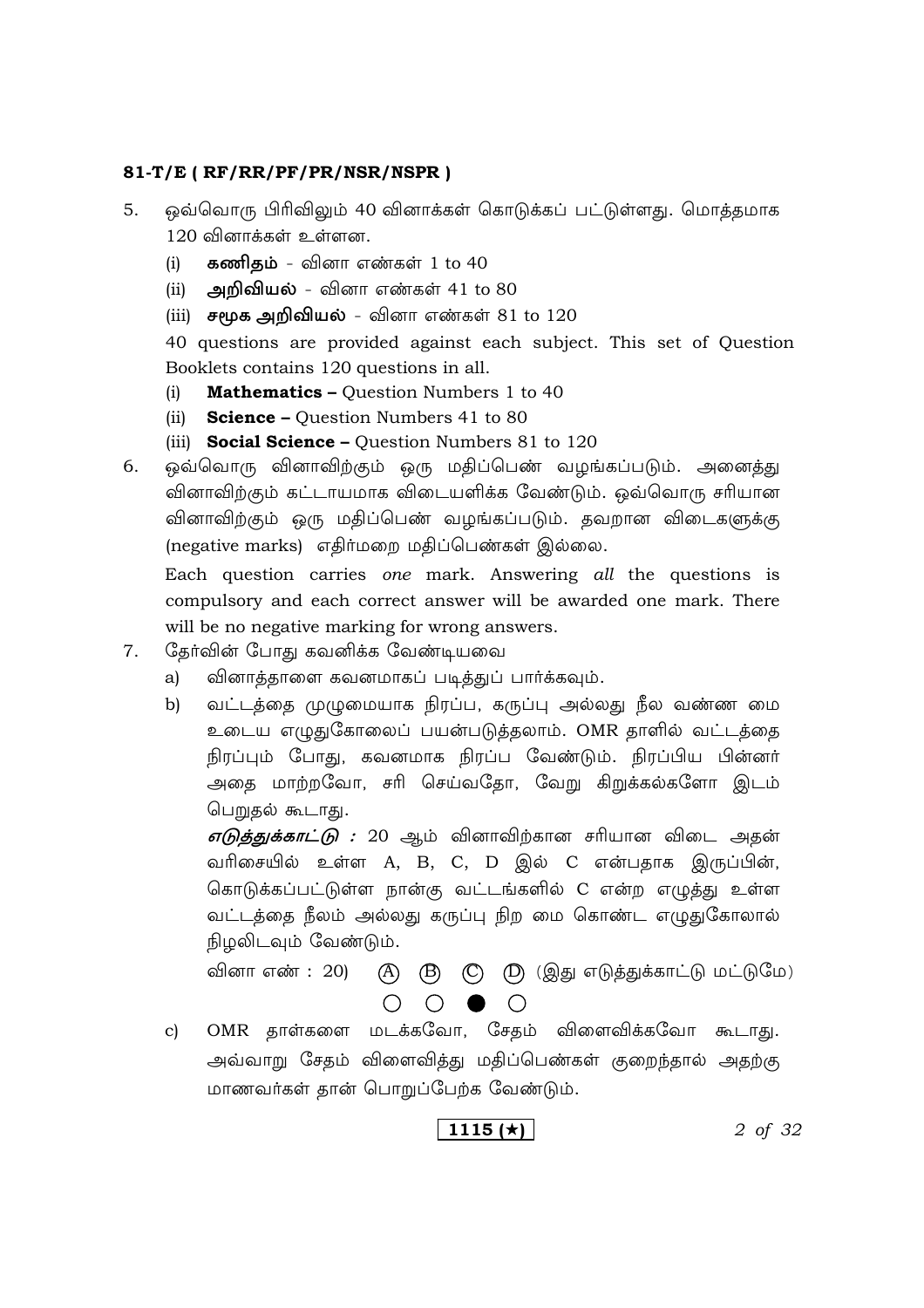During the examination,

- Read the questions carefully. a)
- Completely darken / shade the relevant circle against Question  $\mathbf{b}$ Number in the OMR Sheet using blue / black ball point pen. Do not try to alter the entry and not to do any stray marks on OMR Sheet.

*Example* : In the question booklet, if  $C$  is the correct answer for Question No. 20, then in the OMR Sheet shade the option C using blue / black ball point pen as follows.

 $(B)$   $(C)$   $(D)$  (This is an example only) Question No. 20)  $(A)$  $\bigcap$  $\bullet$   $\circ$ 

- Do not fold, tear, wrinkle or staple on the OMR Sheet.  $\mathbf{c}$
- வினாவிற்கு, ஒன்றிற்க்கும் மேற்ப்பட்ட (circle) வட்டங்களை 8. <u>ெ</u>(ந நிரப்பினால், அந்த விடை தவறானதாக கருதி அதற்கு மதிப்பெண் கொடுக்கப்படாது/வழங்கப்படாது.

If more than one circle is shaded for a given question, such answer is treated as wrong and no marks will be given.

மாணவர்களும், அதை கண்காணிப்பாளரும் OMR தாளில் அதற்கென 9. ஒதுக்கப்பட்ட இடங்களில் கையொப்பம் இடவேண்டும்.

Student and Room Invigilator should sign in the OMR Sheet in the space provided.

$$
\boxed{1115 \; (*)}
$$
3 of 32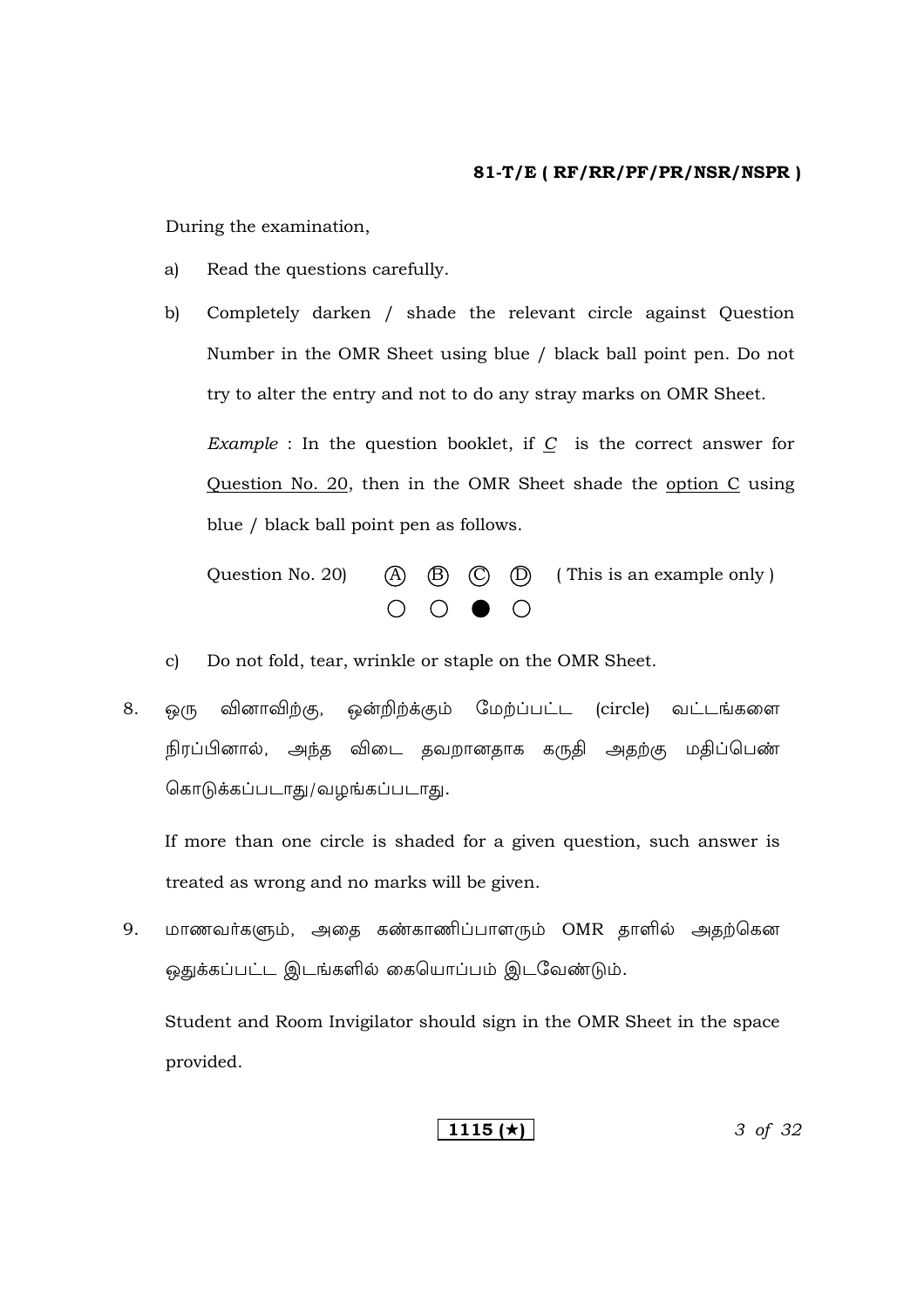10. மாணவர்கள் தேர்வு முடித்தவுடன் வெளியேறுவதற்கு முன்பாக OMR விடைத்தாள்களை (subject-wise) பகுதிவாரியாக சரிபார்த்து தேர்வாளரிடம் ஒப்படைக்க வேண்டும்.

Candidate should return the subject-wise answered OMR Sheet to the Room Invigilator before leaving the examination hall.

11. தேர்வின் போது மாணவர்கள் தங்களுடைய (Rough work) வேறு குறிப்புகளை வினாத்தாளின் கடைசி பக்கத்தில் அதற்கென ஒதுக்கப்பட்ட இடத்தில் மட்டுமே எழுதிப் பார்க்க வேண்டும்.

Rough work can be done in the space provided at the end of the Question Booklet.

12. மாணவர்கள் கால்குலேட்டர், கைபேசி, ஸ்மார்ட் கடிகாரம் மற்றும் இன்ன பிற மின்னனு உபகரணங்களை தேர்வின் பொழுது உள்ளே எடுத்து செல்ல அனுமதியில்லை.

Calculators, Mobiles, Smart Watches and any other electronic equipment are not allowed inside the examination hall.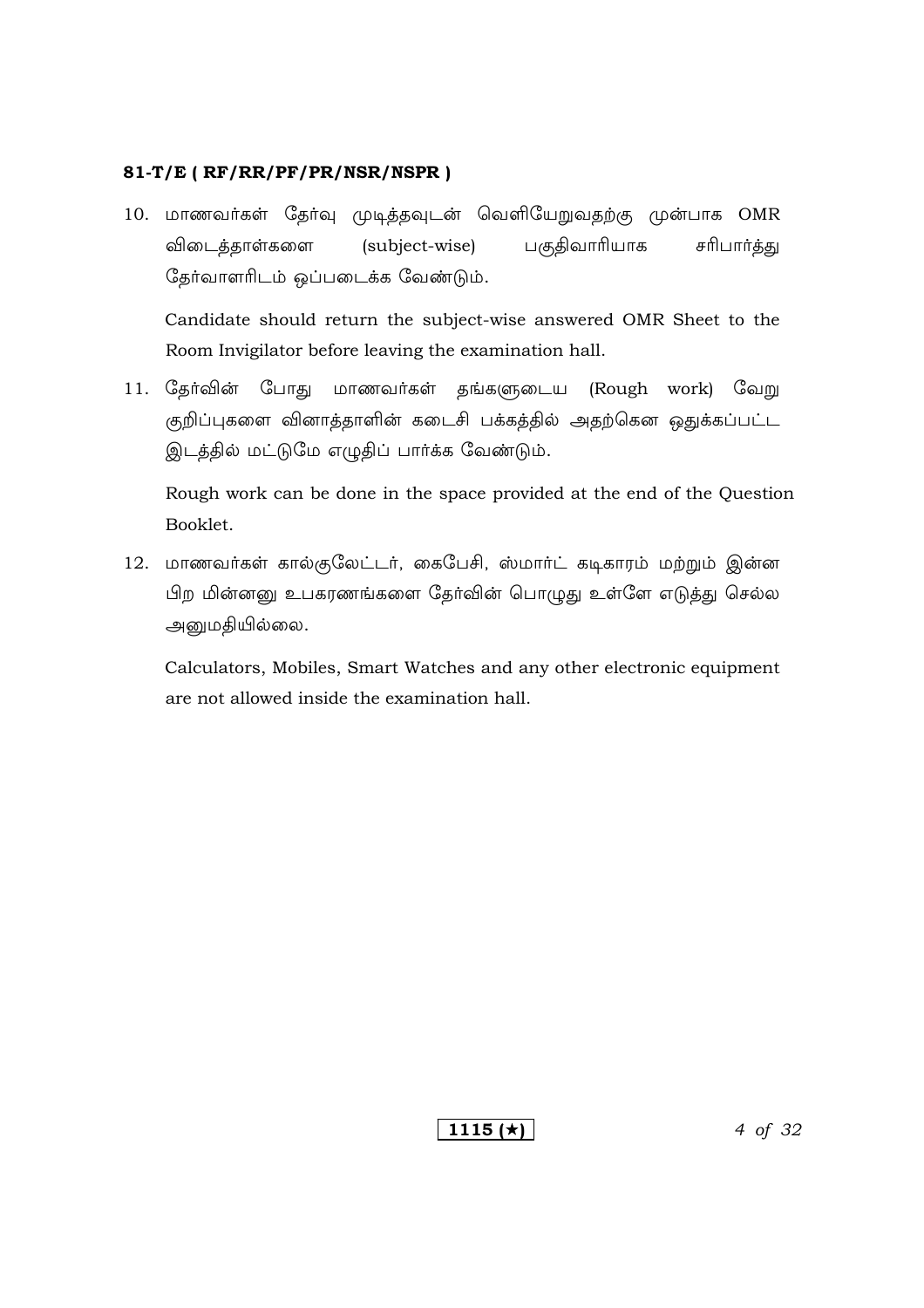# பாடம் : கணிதம் **Subject: MATHEMATICS**

கீழ்க் காணும் வினாக்கள்/முற்றுப் பெறாத தொடர்களுக்கான நான்கு விடைகளுள் சரியான விடைக்கான குறியீட்டைத் தேர்ந்தெடுத்து கொடுக்கப்பட்டுள்ள OMR தாளில் கருப்பு அல்லது நீல வண்ண மை கொண்ட எழுது கோலால் குறிப்பிட்ட வட்டத்தை நிரப்புக :  $40 \times 1 = 40$ Four choices are given for each of the following questions / incomplete statements. Choose the correct answer among them and shade the correct option in the OMR Answer Sheet given to you with a black / blue ball point  $40 \times 1 = 40$ pen. ஒரு கூட்டுத்தொடர் வரிசையின்  $n$  வது உறுப்பு  $a_n = 4n + 5$  என கொண்டு அத்தொடரின் 5வது உறுப்பு  $(A) 20$  $(B)$  14  $(C) 25$  $(D)$  24 The *n*th term of an Arithmetic Progression is  $a_n = 4n + 5$ . Then its 5th term is  $(B)$  14  $(A) 20$  $(C)$  25  $(D)$  24  $5x^{2} = 2(2x + 3)$  என்ற இருபடிச் சமன்பாட்டை பொது வடிவத்தில் எழுதும் போது அல்லது விவரிக்கும் போது கிடைக்கும் தனி உறுப்பு அல்லது நிலையான (constant term) உறுப்பு  $(A)$  5  $(B)$  6  $(D) - 6$  $(C)$  4 When the quadratic equation  $5x^2 = 2(2x + 3)$  is expressed in the standard form, the constant term obtained is  $(A) 5$  $(B)$  6  $(C)$  4  $(D) - 6$ 

1115 ( $\star$ )

5 of 32

1.

2.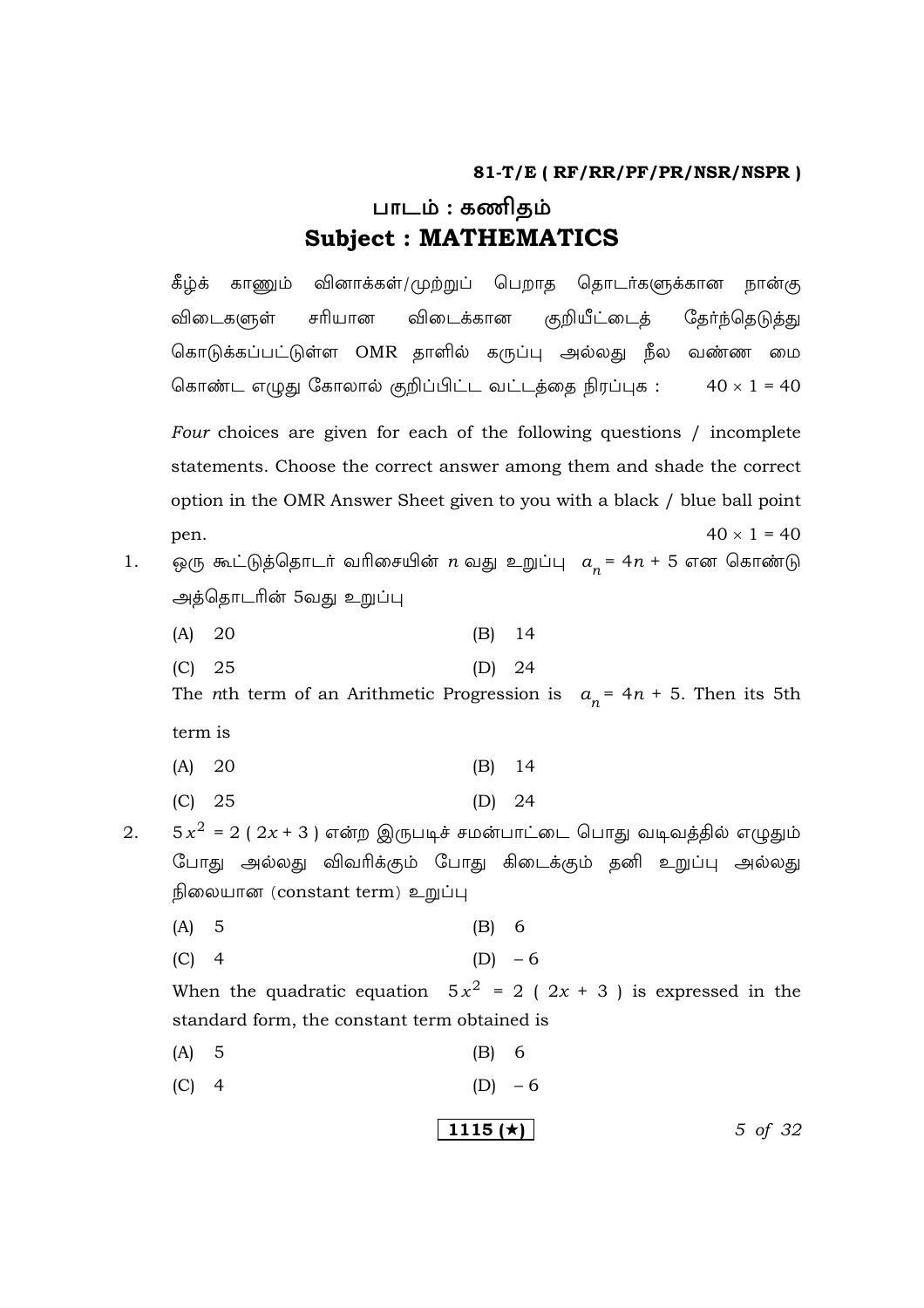$x - 2y = 0$  மற்றும்  $3x + 4y - 20 = 0$  என்பவைகளாக இருப்பது 3.

- (A) வெட்டுக் கோடுகள்
- (B) ஒன்றோட ஒன்று பொருந்தும் கோடுகள்
- (C) இணையான கோடுகள்
- (D) ஒன்றுக்கொன்று செங்குத்தான கோடுகள்

$$
x - 2y = 0
$$
 and  $3x + 4y - 20 = 0$  are

- (A) Intersecting lines (B) Coincident lines
- (C) Parallel lines (D) Perpendicular lines
- $4.$ வரைபடத்தில் காட்டப்பட்டது போல இருக்கக்கூடிய கோடுகளை கொண்டு உள்ள சமன்பாடுகள்



- (A)  $x + y = 1$  மற்றும்  $2x y = 1$
- (B)  $2x + y = 2$  மற்றும்  $x + y = 2$
- (C)  $2x y = 2$  மற்றும்  $4x y = 4$
- (D)  $y x = 0$  மற்றும்  $x y = 1$

$$
1115 \, (\star)
$$

6 of 32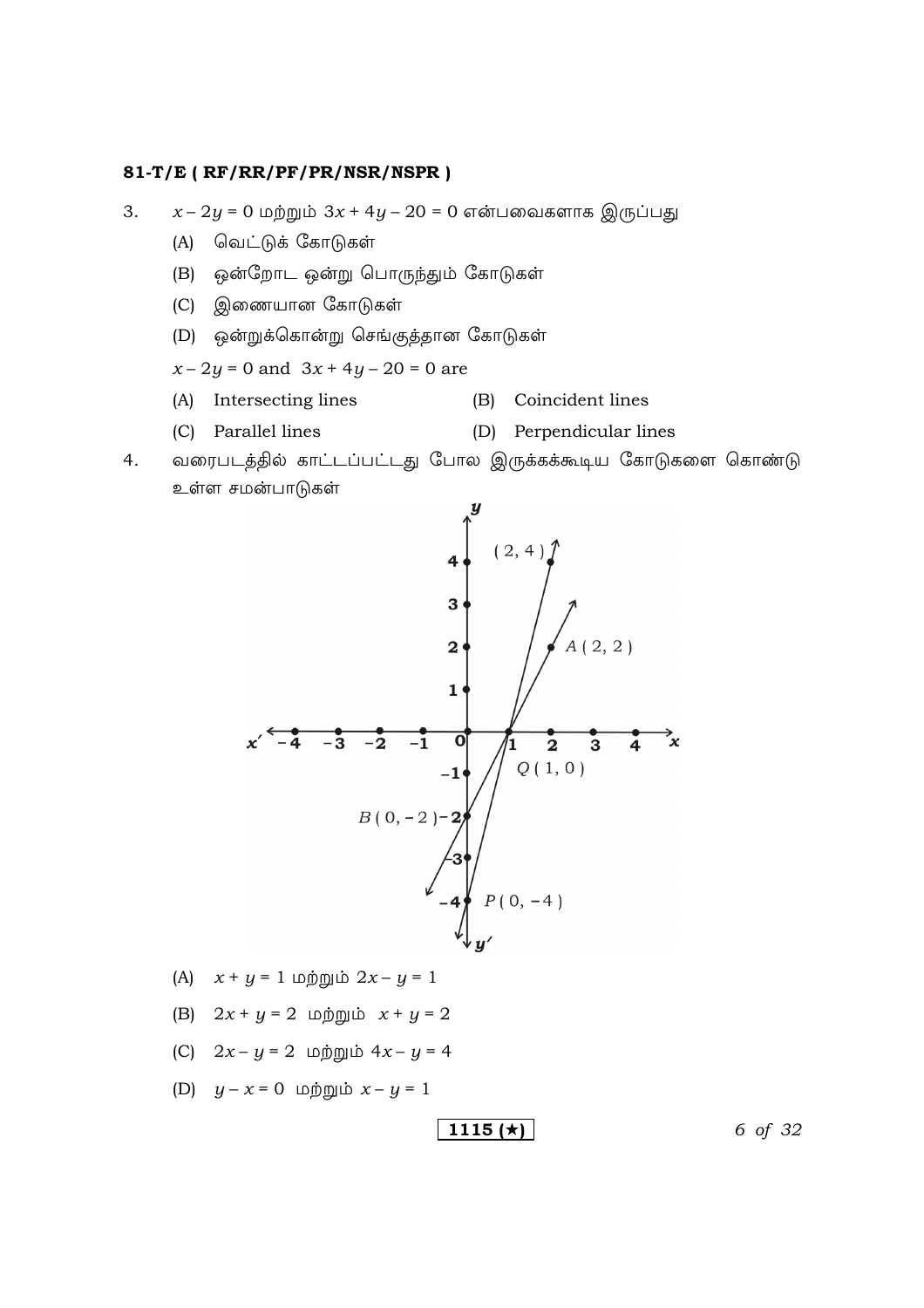The pair of equations of lines as shown in the graph are



- (A)  $x + y = 1$  and  $2x y = 1$
- (B)  $2x + y = 2$  and  $x + y = 2$
- (C)  $2x y = 2$  and  $4x y = 4$
- (D)  $y x = 0$  and  $x y = 1$

5.

- $a_1x + b_1y + c_1 = 0$  மற்றும்  $a_2x + b_2y + c_2 = 0$  என்ற இரண்டு மாறிகளைக் கொண்டுள்ள ஒரு சோடி ஒருபடிச் சமன்பாடுகள் இணையான கோடுகளாக இருக்கிறது எனில் அதற்கான சரியான ஒப்பிட்டு விகித தொடர்ப்பு
- (B)  $\frac{a_1}{a_2} = \frac{b_1}{b_2} = \frac{c_1}{c_2}$ (A)  $\frac{a_1}{a_2} = \frac{b_1}{b_2} \neq \frac{c_1}{c_2}$ (C)  $\frac{a_1}{a_2} \neq \frac{b_1}{b_2}$ (D)  $\frac{a_1}{b_2} = \frac{b_1}{a_2}$  $\boxed{1115}(\star)$ 7 of 32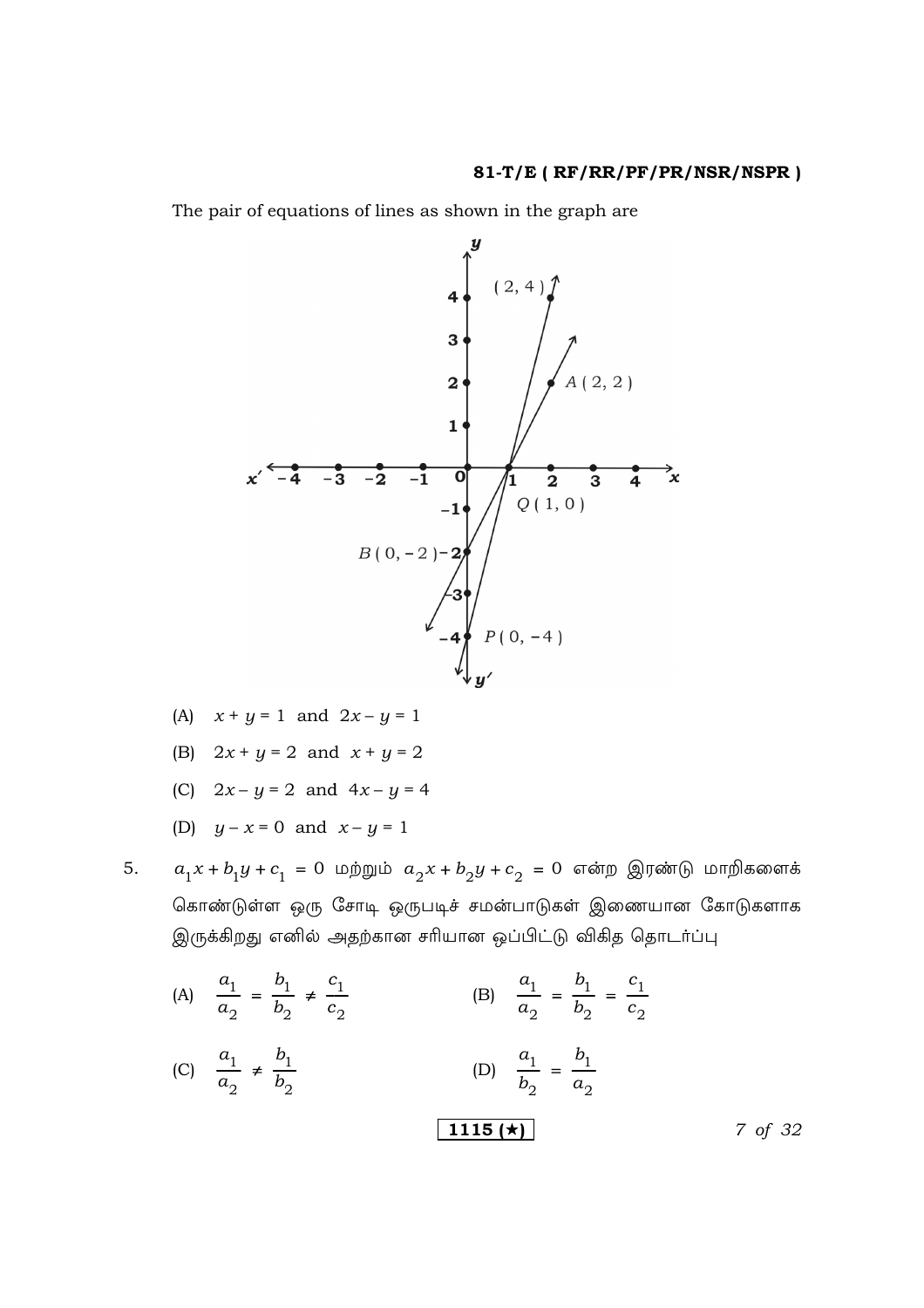If the pair of linear equations in two variables  $a_1x + b_1y + c_1 = 0$  and  $a_2x + b_2y + c_2 = 0$  are parallel lines then the correct relation of their coefficients is

- (A)  $\frac{a_1}{a_2} = \frac{b_1}{b_2} \neq \frac{c_1}{c_2}$ (B)  $\frac{a_1}{a_2} = \frac{b_1}{b_2} = \frac{c_1}{c_2}$ (C)  $\frac{a_1}{a_2} \neq \frac{b_1}{b_2}$ (D)  $\frac{a_1}{b_2} = \frac{b_1}{a_2}$
- $2x + 3y + 7 = 0$  மற்றும்  $ax + by + 14 = 0$  என்ற கோடுகளின் சோடியானது 6. ஒன்றோட ஒன்று பொருந்துகிறது எனில் ' $a$ ' மற்றும் ' $b$ ' க்கு சமமான மதிப்புகள் முறையே
	- $(A)$   $2 \nleftrightarrow 3$  $(B)$  3 மற்றும் 2
	- $(C)$  4 மற்றும் 6 (D)  $1 \nleftrightarrow 2$

If the pair of lines  $2x + 3y + 7 = 0$  and  $ax + by + 14 = 0$  are coincident lines then the values of 'a' and 'b' are respectively equal to

- $(A)$ 2 and 3  $(B)$  3 and 2
- $(C)$  4 and 6  $(D)$  $1$  and  $2$
- 7. பின் வருபவைகளில் எது கூட்டுத்தொடர் வரிசையில் உள்ளது ?
	- (A)  $1, -1, -2, \dots$
	- $(B)$  1, 5, 9, .............
	- (C)  $2, -2, 2, -2, \ldots$
	- (D) 1, 2, 4, 8, .........

1115 ( $\star$ )

8 of 32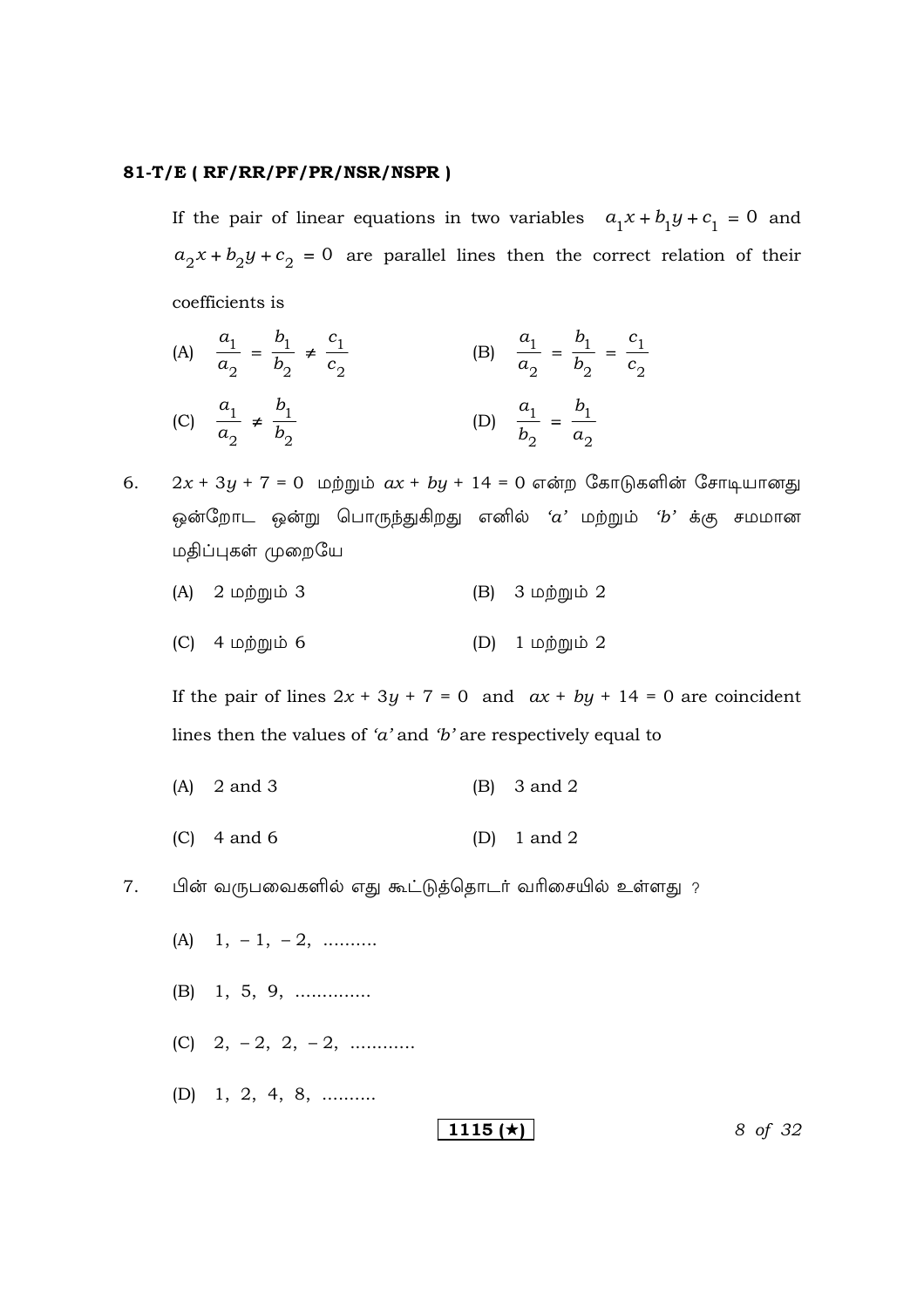Which of the following is an Arithmetic Progression?

(A)  $1, -1, -2, \dots$  $(B)$  1, 5, 9, .............. (C)  $2, -2, 2, -2, \ldots$ (D) 1, 2, 4, 8, ..........  $-3, -1, 1, 3, ...$  என்ற கூட்டுதொடர் வரிசையில் 11வது உறுப்பு  $(A)$  23  $(B) -23$  $(C) - 17$  $(D)$  17 The 11th term of the Arithmetic Progression  $-3$ ,  $-1$ , 1, 3, ....... is  $(B) - 23$  $(A)$  23  $(C) - 17$  $(D)$  17 ஒரு கூட்டுத்தொடர் வரிசையில் முதல் 10 உறுப்புகளின் கூடுதல் 155 ஆகும் மற்றும் அதே கூட்டுத்தொடரில் முதல் 9 உறுப்புகளின் கூடுதல் 126 எனில் அந்த தொடரில் 10வது உறுப்பு

 $(A) 27$ 126  $(B)$ 

8.

9.

 $(C) 29$  $(D) 25$ 

The sum of the first 10 terms of an Arithmetic Progression is 155 and the sum of the first 9 terms of the same progression is 126 then the 10th term of the progression is

 $(A)$  27  $(B)$ 126

(C) 29  
(D) 25  
1115 (
$$
\star
$$
)  
9 of 32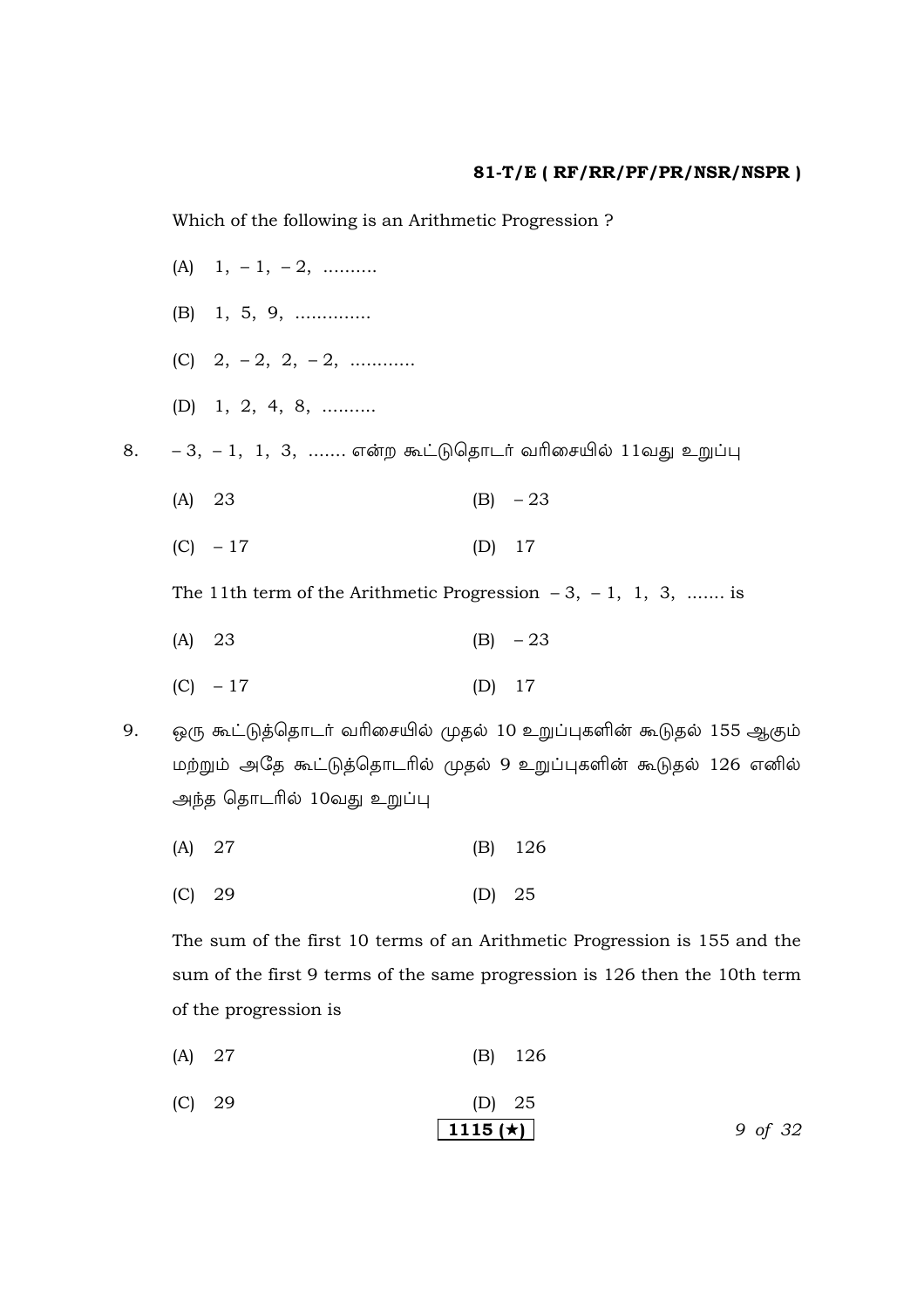$2x^2 + ax + 6 = 0$  என்ற சமன்பாட்டின் ஒரு மூலம் ஆனது 2 எனில் ' $a$ ' இன்  $10.$ மதிப்பு

$$
(A) 7 \t\t (B)  $\frac{7}{2}$
$$

(C) 
$$
-7
$$
 (D)  $-\frac{7}{2}$ 

If one root of the equation  $2x^2 + ax + 6 = 0$  is 2, then the value of 'a' is

(A) 7 (B) 
$$
\frac{7}{2}
$$

(C) 
$$
-7
$$
 (D)  $-\frac{7}{2}$ 

11.  $px^2 + qx + r = 0$  என்ற இருபடிச் சமன்பாட்டின் பிரிப்பு எண் (discriminant) ஆக இருப்பது

- (B)  $q^2 + 4pr$ (A)  $q^2 - 4pr$
- (D)  $p^2 + 4qr$ (C)  $p^2 - 4pr$

The discriminant of the Quadratic equation  $px^2 + qx + r = 0$  is

- (A)  $q^2 4pr$ (B)  $q^2 + 4pr$
- (D)  $p^2 + 4qr$ (C)  $p^2 - 4pr$
- 4, x, 10 என்பன ஒரு கூட்டுத்தொடர் வரிசையில் உள்ளதெனில் x இன் 12. மதிப்பு
	- $(B) 6$  $(A)$  14
	- $(C) 7$  $(D)$  7

If 4,  $x$ , 10 are in Arithmetic Progression the value of x is

- $(A)$  14  $(B) - 6$
- $(C) 7$  $(D)$  7

$$
1115 \; (*) \qquad \qquad 10 \; \text{of} \; 32
$$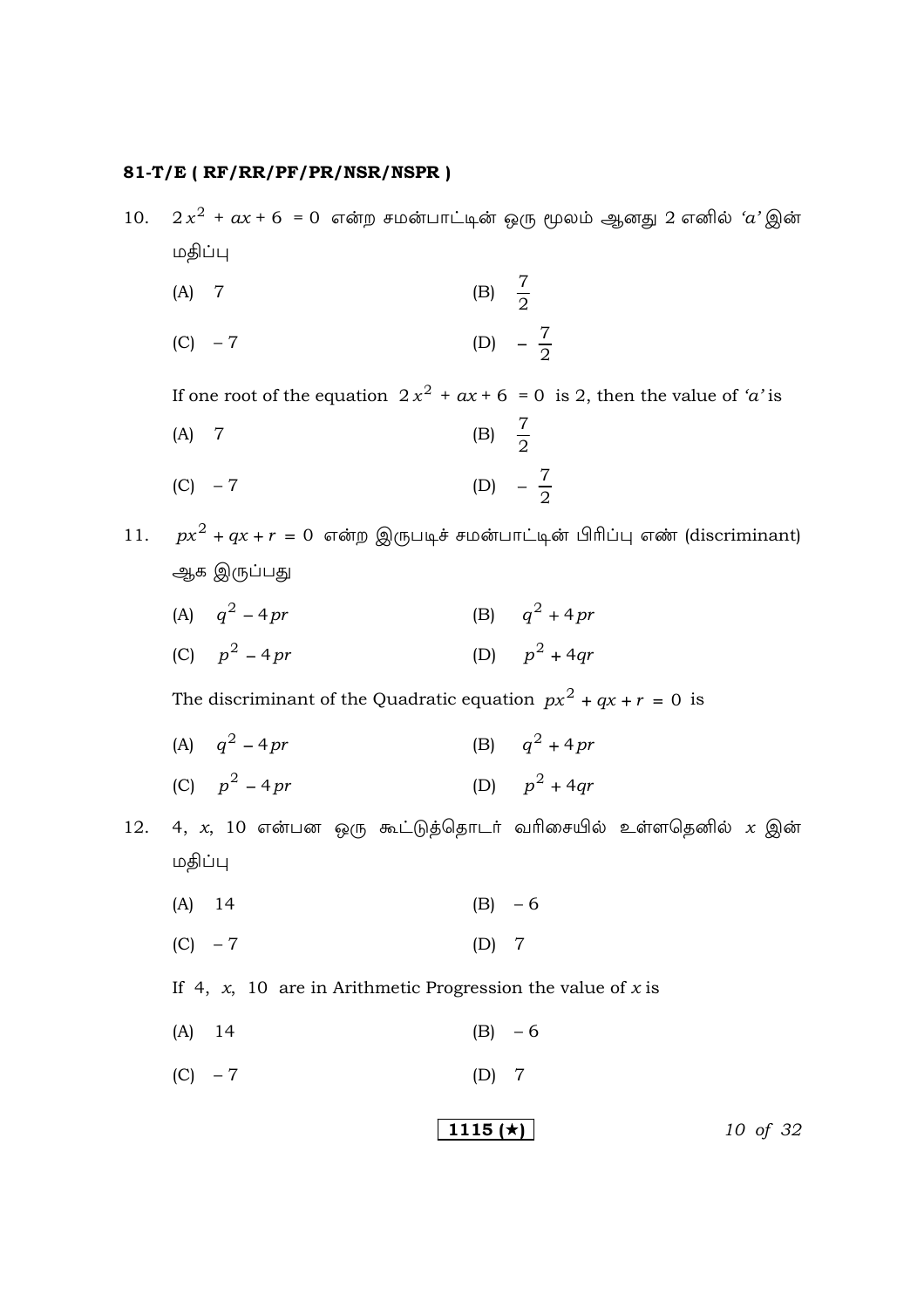13.  $ax^2 + bx + c = 0$  என்ற இருபடிச் சமன்பாட்டின் மூலங்கள்

(A) 
$$
x = \frac{-b \pm \sqrt{b^2 - 4ac}}{2a}
$$

$$
(B) \quad x = \frac{-b \pm \sqrt{b^2 + 4ac}}{2a}
$$

$$
(C) \quad x = \frac{-b - \sqrt{b^2 - 4c}}{2a}
$$

$$
(D) \quad x = \frac{-b + \sqrt{b^2 - 4ac}}{2a}
$$

The roots of the quadratic equation  $ax^2 + bx + c = 0$  are

(A) 
$$
x = \frac{-b \pm \sqrt{b^2 - 4ac}}{2a}
$$
  
\n(B)  $x = \frac{-b \pm \sqrt{b^2 + 4ac}}{2a}$ 

$$
(C) \quad x = \frac{-b - \sqrt{b^2 - 4c}}{2a}
$$

(D) 
$$
x = \frac{-b + \sqrt{b^2 - 4ac}}{2a}
$$

14.  $(x-3)(x+2) = 0$  என்ற சமன்பாட்டின் மூலங்கள்

(A)  $-3, 2$ (B)  $3, -2$ 

(C) 
$$
-3, -2
$$
 (D) 3, 2

The roots of the equation  $(x-3)(x+2) = 0$  are

- $(A) -3, 2$ (B)  $3, -2$
- (C)  $-3, -2$ (D) 3, 2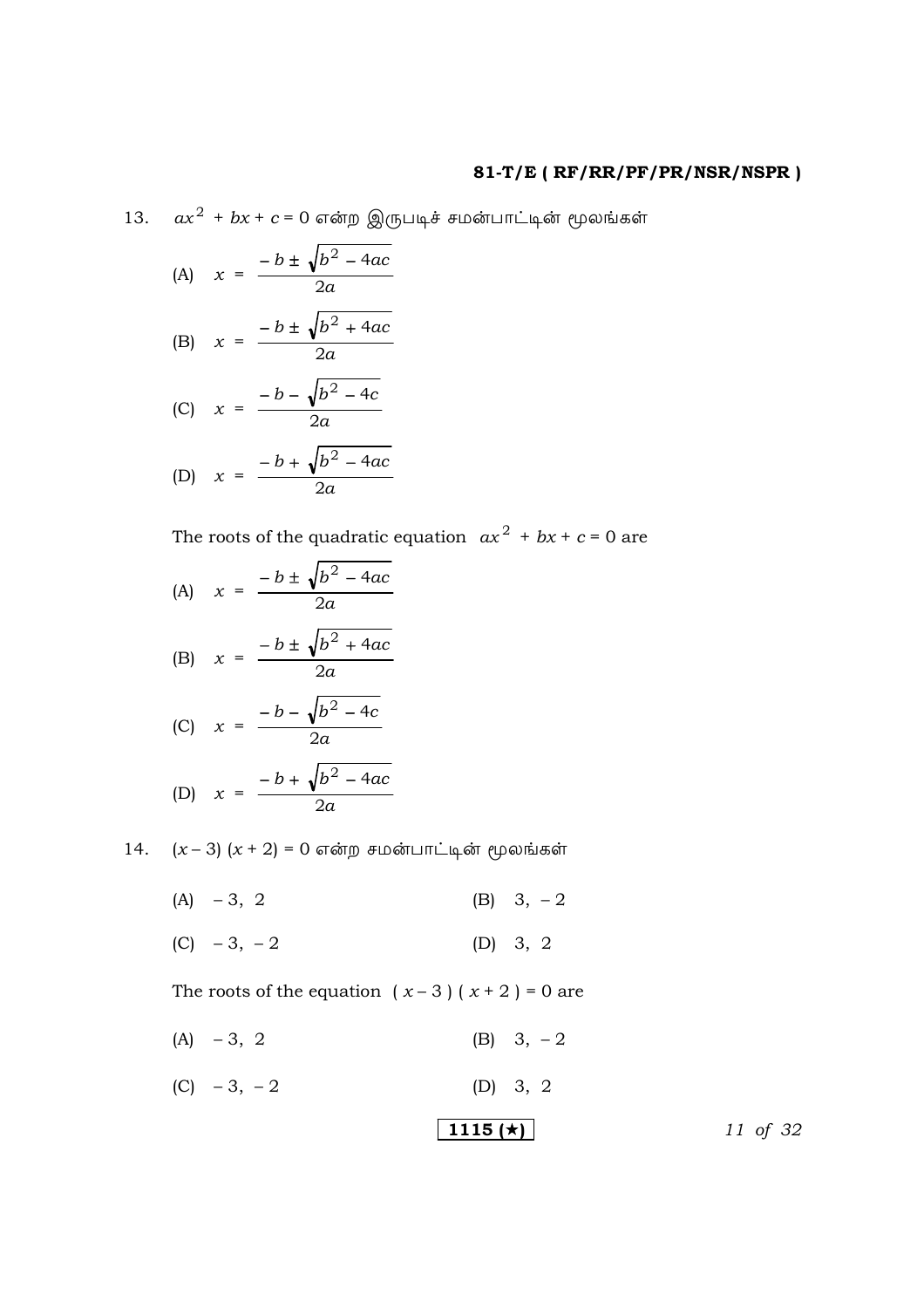- தொடர்ச்சியாக உள்ள இரண்டு முழுக்களின் (integer) கூடுதல் 27 எனில் 15. அந்த முழுக்கள்
	- 7 மற்றும் 20 13 மற்றும் 14  $(A)$  $(B)$
	- $-13$  மற்றும்  $14$ 1 மற்றும் 26  $(D)$  $(C)$

If the sum of two consecutive integers is 27, then the integers are

- 7 and 20 13 and 14  $(A)$  $(B)$
- 1 and 26 (D)  $-13$  and  $-14$  $(C)$
- படத்தில் sin θ வின் மதிப்பு 16.



In the figure, the value of  $\sin \theta$  is



12 of 32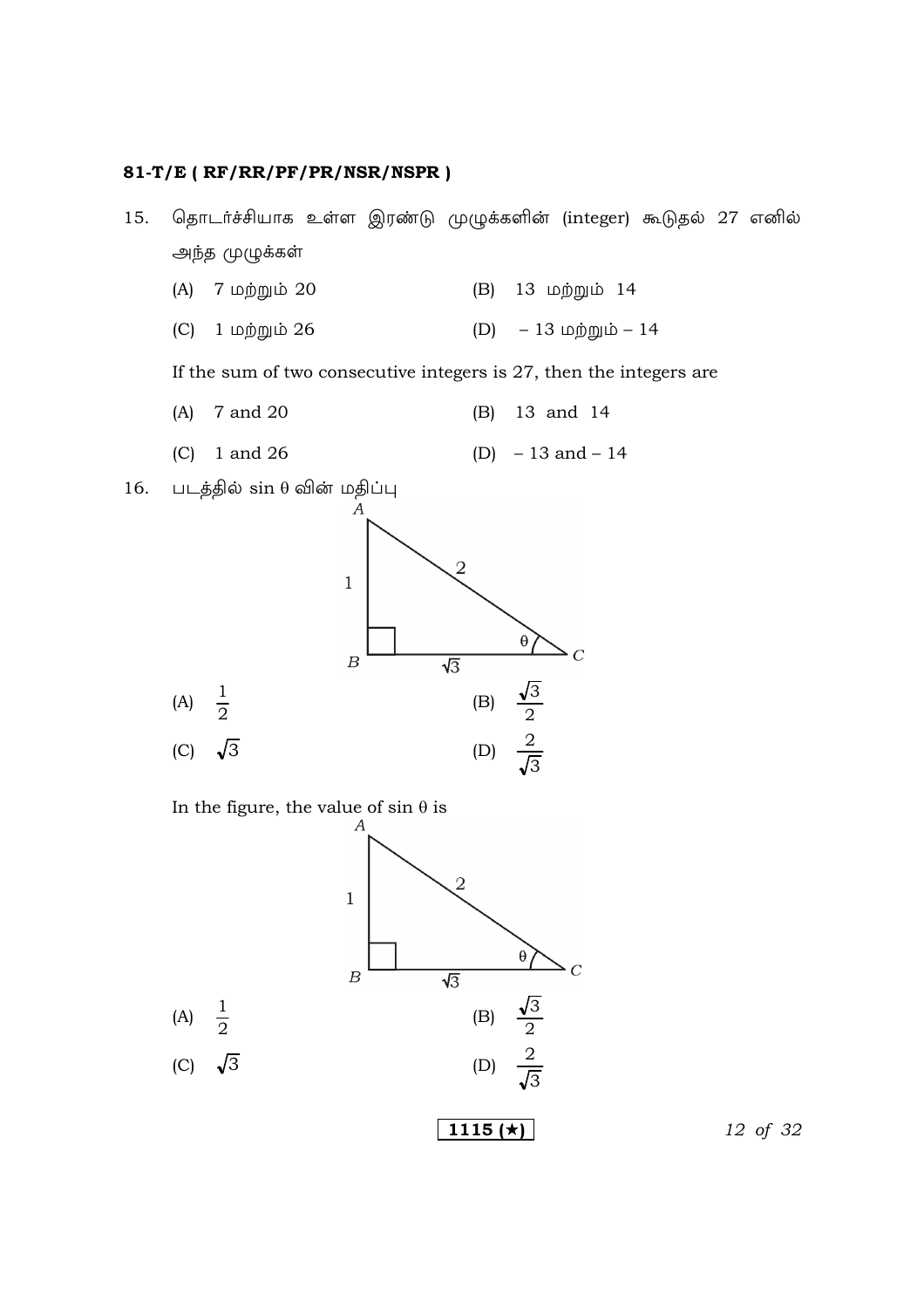|     | 17. $(\sin 30^{\circ} + \cos 60^{\circ} - \tan 45^{\circ})$ இன் மதிப்பு |                                                                   |         |                                                                     |  |  |
|-----|-------------------------------------------------------------------------|-------------------------------------------------------------------|---------|---------------------------------------------------------------------|--|--|
|     | $(A)$ 1                                                                 |                                                                   |         | $(B) - 1$                                                           |  |  |
|     | $(C)$ 2                                                                 |                                                                   | $(D)$ 0 |                                                                     |  |  |
|     |                                                                         | The value of $(\sin 30^\circ + \cos 60^\circ - \tan 45^\circ)$ is |         |                                                                     |  |  |
|     | $(A)$ 1                                                                 |                                                                   |         | $(B) - 1$                                                           |  |  |
|     | $(C)$ 2                                                                 |                                                                   | $(D)$ 0 |                                                                     |  |  |
| 18. |                                                                         | $3 + \sec^2\theta \dot{\mathbf{\Phi}}$ கு சமம்                    |         |                                                                     |  |  |
|     |                                                                         | (A) $4 + \tan^2 \theta$                                           |         | (B) $4 + \cot^2 \theta$                                             |  |  |
|     |                                                                         | (C) $2 + \cot^2 \theta$                                           |         | (D) $3 + \cot^2 \theta$                                             |  |  |
|     |                                                                         | $3 + \sec^2 \theta$ is equal to                                   |         |                                                                     |  |  |
|     |                                                                         | (A) $4 + \tan^2 \theta$                                           |         | (B) $4 + \cot^2 \theta$                                             |  |  |
|     |                                                                         | (C) $2 + \cot^2 \theta$                                           |         | (D) $3 + \cot^2 \theta$                                             |  |  |
| 19. |                                                                         |                                                                   |         | ஒரு கோபுரத்தின் அடிப்பகுதியிலிருந்து 30 மீ. தூரத்தில் தரைமட்டத்தில் |  |  |
|     |                                                                         |                                                                   |         | உள்ள ஒரு புள்ளியிலிருந்து, கோபுரத்தின் உச்சியின் ஏற்றக்கோணம் 30°    |  |  |

ஆக உள்ளது. அப்படியானால் கோபுரத்தின் உயரம்

- $(B) 30 \text{ L}^2$ .  $(A)$  10  $\mathbb{S}$ .
- (D)  $30\sqrt{3}$  is. (C)  $10\sqrt{3}$  மீ.

The angle of elevation of the top of a tower from a point on the ground, which is 30 metres away from the foot of the tower, is  $30^{\circ}$ . Then the height of the tower is

- $(A)$  10 m  $(B) 30 m$
- (D)  $30\sqrt{3}$  m (C)  $10\sqrt{3}$  m

$$
1115 \, (*) \qquad \qquad 13 \text{ of } 32
$$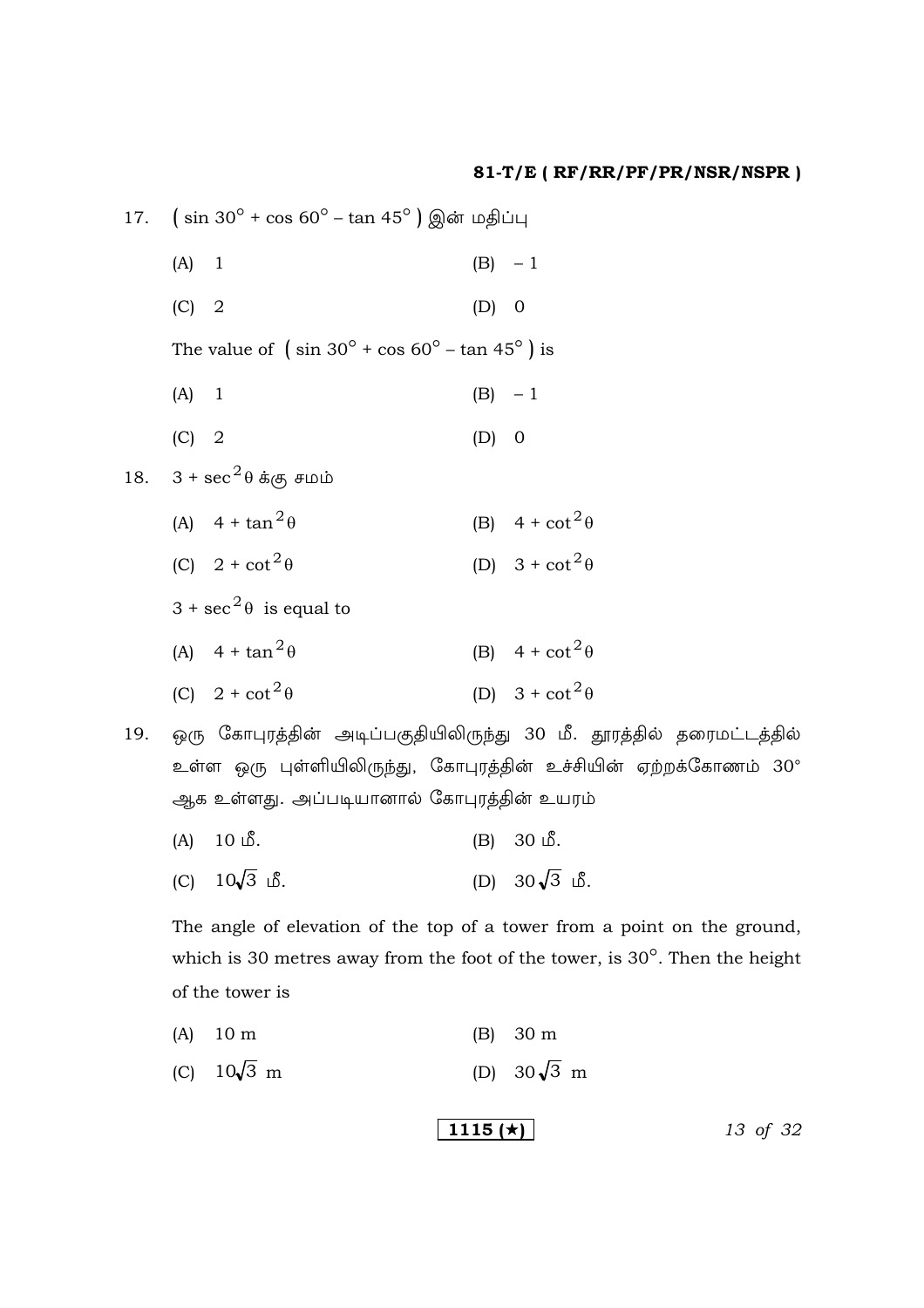20.  $(\sin \theta \times \csc \theta)$  இன் மதிப்பு

$$
(A) 2 \t\t (B) 1
$$

(C) 
$$
-\frac{1}{2}
$$
 (D)  $\frac{\sqrt{3}}{2}$ 

The value of  $(\sin \theta \times \csc \theta)$  is

$$
(A) 2 \t\t (B) 1
$$

(C) 
$$
-\frac{1}{2}
$$
 (D)  $\frac{\sqrt{3}}{2}$ 

 $21.$   $A(x_1, y_1)$  மற்றும்  $B$  (  $x_2, y_2$ ) என்ற புள்ளிகளை இணைக்கும் கோட்டுத்துண்டின் மையப்புள்ளியை கண்டுபிடிக்கும் சூத்திரம்

(A) 
$$
\left(\frac{x_2 + x_1}{2}, \frac{y_2 + y_1}{2}\right)
$$
 (B)  $\left(\frac{x_2 - x_1}{2}, \frac{y_2 - y_1}{2}\right)$   
(C)  $\left(\frac{x_2 + y_2}{3}, \frac{x_1 + y_1}{3}\right)$  (D)  $\left(\frac{x_2 + x_1}{3}, \frac{y_2 + y_1}{3}\right)$ 

The formula to find the mid-point of the line segment joining the points  $A(x_1, y_1)$  and  $B(x_2, y_2)$  is

(A) 
$$
\left(\frac{x_2 + x_1}{2}, \frac{y_2 + y_1}{2}\right)
$$
 (B)  $\left(\frac{x_2 - x_1}{2}, \frac{y_2 - y_1}{2}\right)$   
\n(C)  $\left(\frac{x_2 + y_2}{3}, \frac{x_1 + y_1}{3}\right)$  (D)  $\left(\frac{x_2 + x_1}{3}, \frac{y_2 + y_1}{3}\right)$  (E)  $\left(\frac{1115 \cancel{(x)}}{3}\right)$  (E)  $\left(\frac{1115 \cancel{(x)}}{3}\right)$  (E)  $\left(\frac{1115 \cancel{(x)}}{3}\right)$  (E)  $\left(\frac{1115 \cancel{(x)}}{3}\right)$  (E)  $\left(\frac{1115 \cancel{(x)}}{3}\right)$  (E)  $\left(\frac{1115 \cancel{(x)}}{3}\right)$  (E)  $\left(\frac{1115 \cancel{(x)}}{3}\right)$  (E)  $\left(\frac{1115 \cancel{(x)}}{3}\right)$  (E)  $\left(\frac{1115 \cancel{(x)}}{3}\right)$  (E)  $\left(\frac{1115 \cancel{(x)}}{3}\right)$  (E)  $\left(\frac{1115 \cancel{(x)}}{3}\right)$  (E)  $\left(\frac{1115 \cancel{(x)}}{3}\right)$  (E)  $\left(\frac{1115 \cancel{(x)}}{3}\right)$  (E)  $\left(\frac{1115 \cancel{(x)}}{3}\right)$  (E)  $\left(\frac{1115 \cancel{(x)}}{3}\right)$  (E)  $\left(\frac{1115 \cancel{(x)}}{3}\right)$  (E)  $\left(\frac{1115 \cancel{(x)}}{3}\right)$  (E)  $\left(\frac{1115 \cancel{(x)}}{3}\right)$  (E)  $\left(\frac{1115 \cancel{(x)}}{3}\right)$  (E)  $\left(\frac{1115 \cancel{(x)}}{3}\right)$  (E)  $\left(\frac{1115 \cancel{(x)}}{3}\right)$  (E)  $\left(\frac{1115 \cancel{(x)}}{3}\right)$  (E)  $\left(\frac{1115 \cancel{(x)}}{3}\right)$  (E)  $\left(\frac{1115 \cancel{(x)}}{3}\right$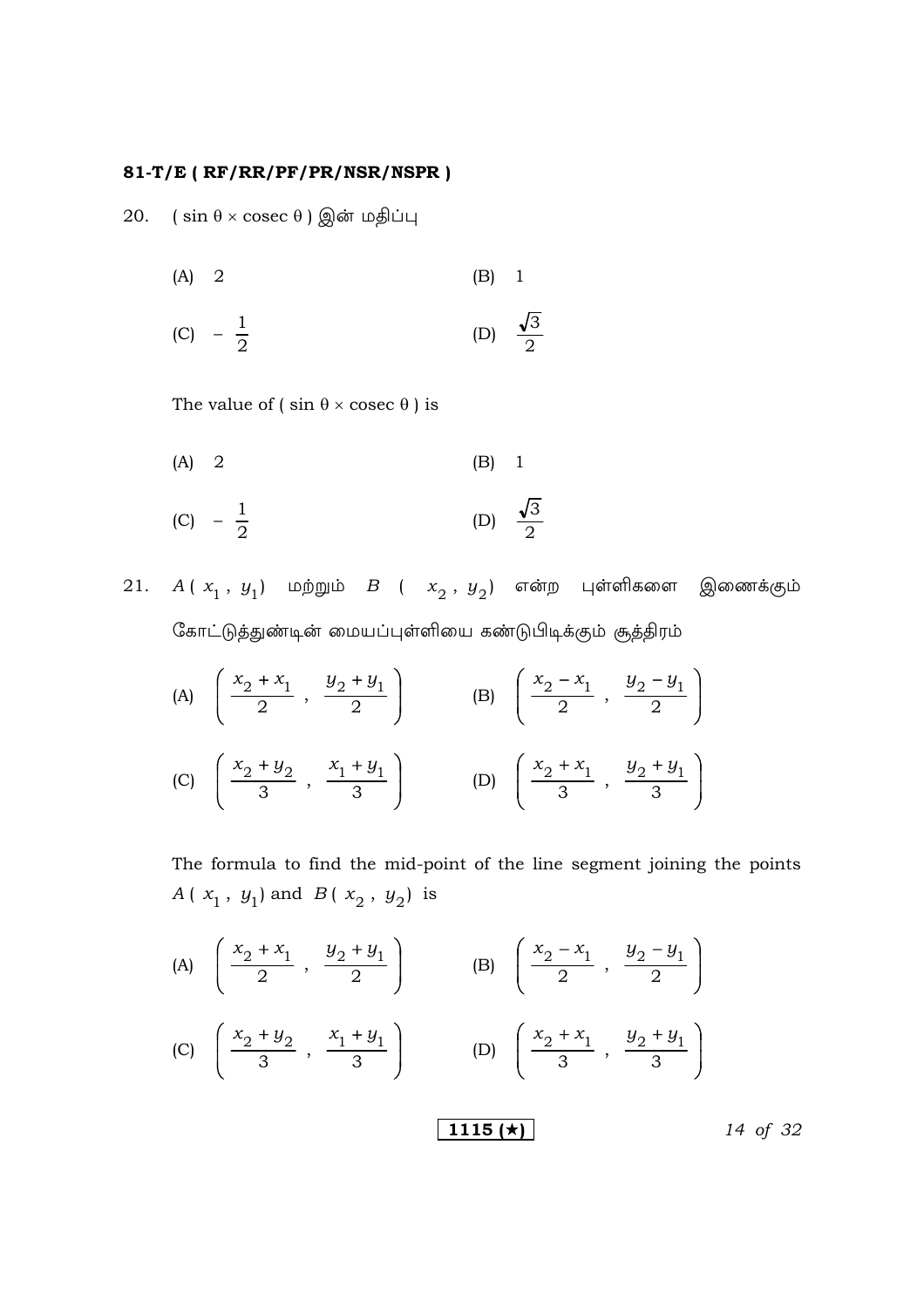22.  $(x_1, y_1)$  மற்றும்  $(x_2, y_2)$  என்ற புள்ளிகளுக்கு இடையேயுள்ள தூரம்

(A) 
$$
\sqrt{(x_1 - x_2)^2 + (y_1 - y_2)^2}
$$
 (B)  $\sqrt{(x_2 - x_1)^2 - (y_2 - y_1)^2}$   
\n(C)  $\sqrt{(x_1 + x_2)^2 - (y_1 + y_2)^2}$  (D)  $\sqrt{(x_2 + x_1)^2 + (y_2 + y_1)^2}$ 

The distance between the points  $(x_1, y_1)$  and  $(x_2, y_2)$  is

(A) 
$$
\sqrt{(x_1 - x_2)^2 + (y_1 - y_2)^2}
$$
 (B)  $\sqrt{(x_2 - x_1)^2 - (y_2 - y_1)^2}$   
\n(C)  $\sqrt{(x_1 + x_2)^2 - (y_1 + y_2)^2}$  (D)  $\sqrt{(x_2 + x_1)^2 + (y_2 + y_1)^2}$ 

23. காணப்பட்ட தரவு மதிப்புகளில் திரும்பதிரும்ப மிக அதிக முறையில் வருகின்ற மதிப்புக்கு

- (A) சராசரி (Mean) (В)  $(\mu \in \mathbb{R})$  (Mode)
- (C) இடைநிலை (Median) (D) வீச்சு (Range)

The value among the observations of most repeated scores of the data is

| $(A)$ the mean   | (B) the mode  |
|------------------|---------------|
| $(C)$ the median | (D) the range |

பின்வரும் மதிப்புகளுக்கு சராசரி 24.

| மதிப்புகள் |      |  | ה:    |  |
|------------|------|--|-------|--|
| (A)        | - 16 |  | (B) 5 |  |
| (C)        | 1.6  |  |       |  |

The Mean of the following scores is

| <b>Marks</b> |                       | 3 | 5                | − |  |
|--------------|-----------------------|---|------------------|---|--|
| (A)<br>- 16  | (B) 5                 |   |                  |   |  |
| (C)<br>1.6   | (D)<br>$\overline{4}$ |   |                  |   |  |
|              |                       |   | 1115 ( $\star$ ) |   |  |

15 of 32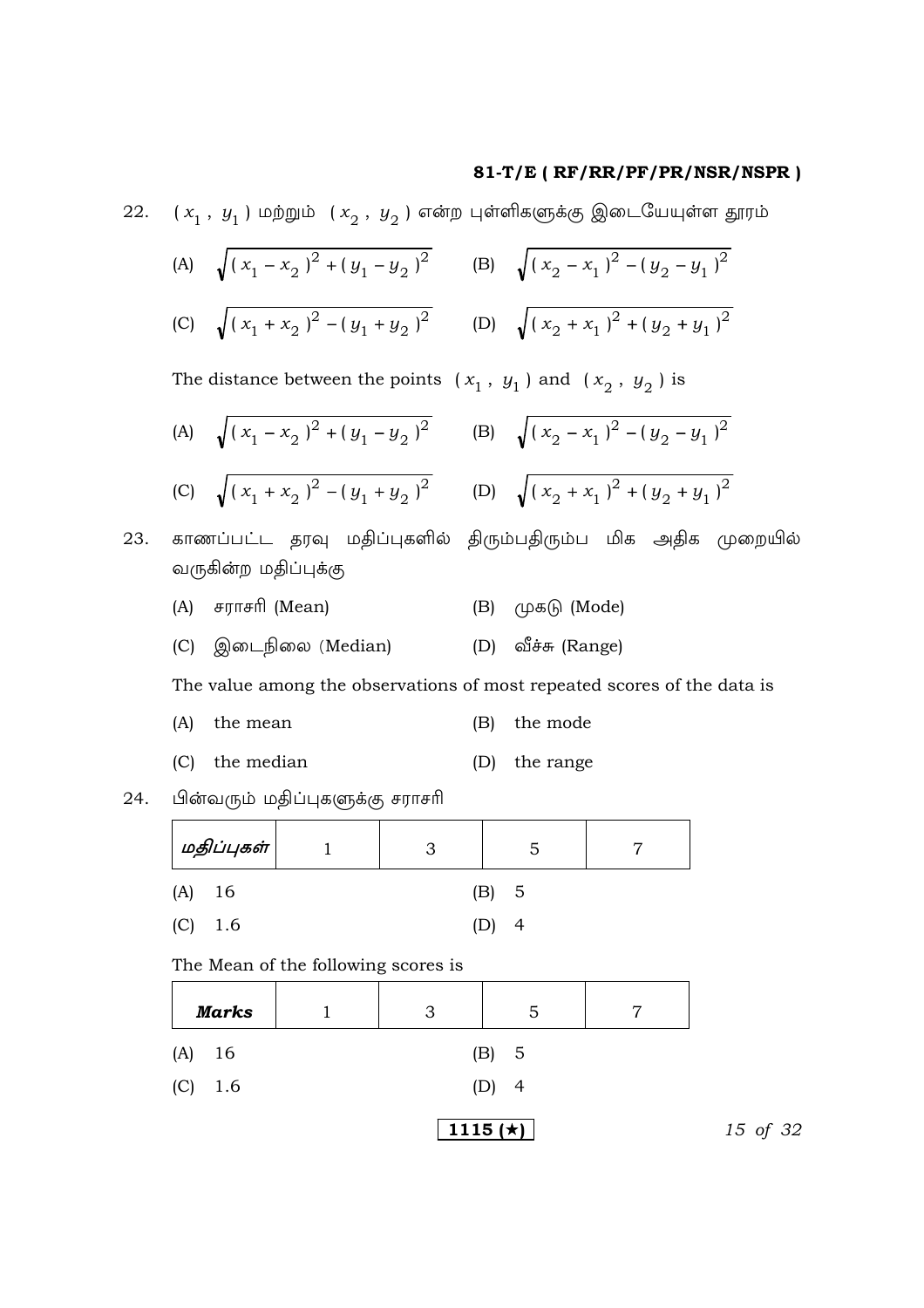- 25. கொடுக்கப்பட்டவைகளில் சராசரி, முகடு மற்றும் இடைநிலையளவு இவைக்களுக்கான தொடர்பு
	- (A)  $3 \textcircled{g}$ டைநிலையளவு = 2 சராசரி + முகடு
	- (B)  $3 \# \pi \# \# \ = 2 \circledR \# \# \# \# \# \# \# \# \# \# \# \#$
	- (C) சராசரி = 3 இடைநிலையளவு + முகடு
	- $(D)$  (முகடு = 3 சராசரி + 2 இடைநிலையளவு

The relation among the Mean, Mode and Median is

- (A)  $3 \text{ Median} = 2 \text{ Mean} + \text{Mode}$  (B)  $3 \text{ Mean} = 2 \text{ Median} + \text{Mode}$
- (C) Mean = 3 Median + Mode (D) Mode = 3 Mean + 2 Median
- 26. ஓர் உருளையை மெழுகால் (wax) செய்யப்பட்டுள்ளது. அதை உருக்கி முழுவதுமாக ஒரு கோளமாக மறு அச்சு செய்தால் அதன் கனயளவு
	- (A) உருளையின் கனயளவு போல 2 மடங்குகள்
	- (B) உருளையின் கனயளவில் பாதி
	- (C) உருளையின் கனயளவு போல 3 மடங்குகள்
	- $(D)$  உருளையின் கனயளவுக்கு சமம்

 A cylinder made of wax is melted and recast completly into a sphere. Then the volume of the sphere is

- (A) two times the volume of the cylinder
- (B) half the volume of the cylinder
- (C) 3 times the volume of the cylinder
- (D) equal to the volume of the cylinder

## **1115 ()** *16 of 32*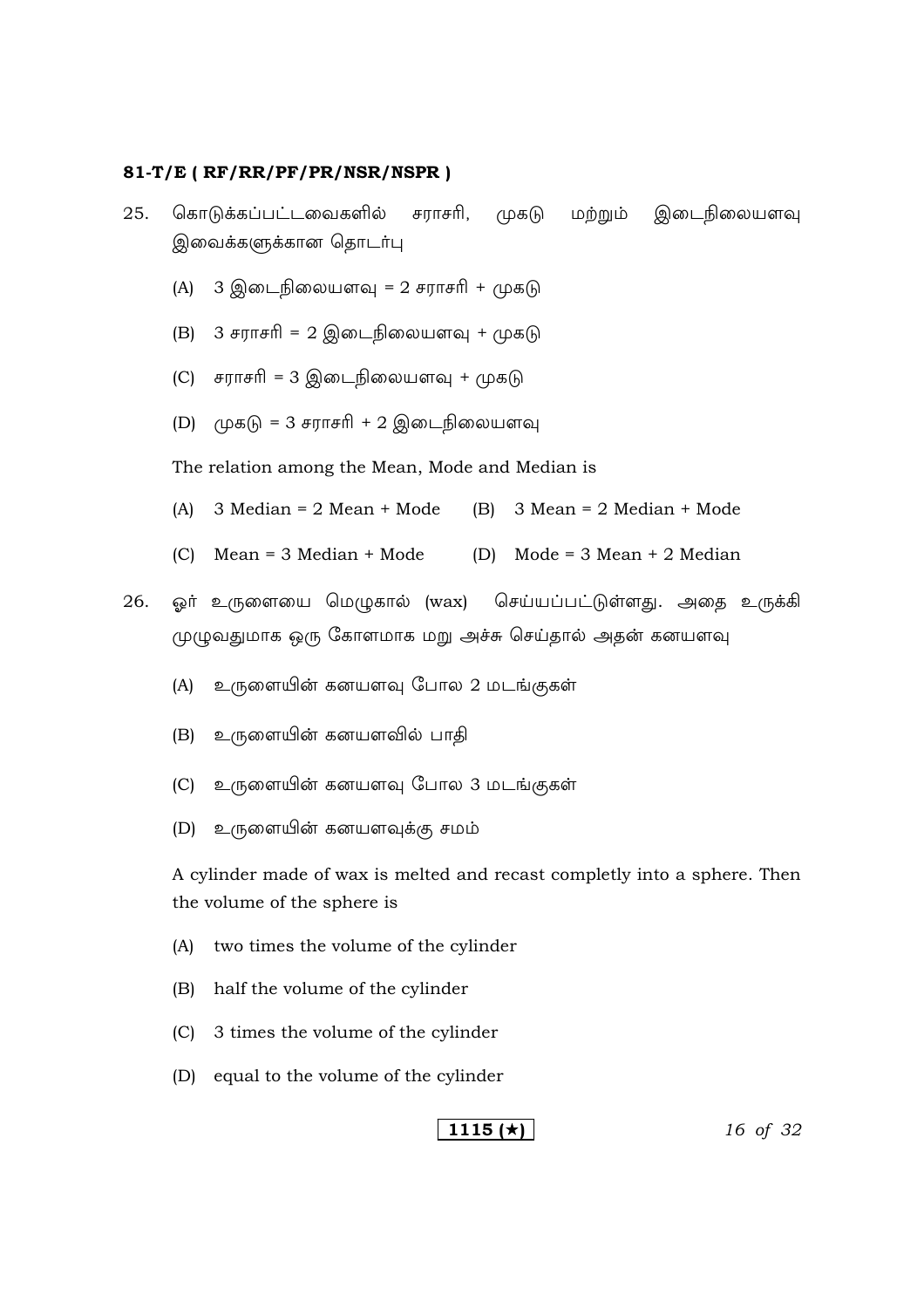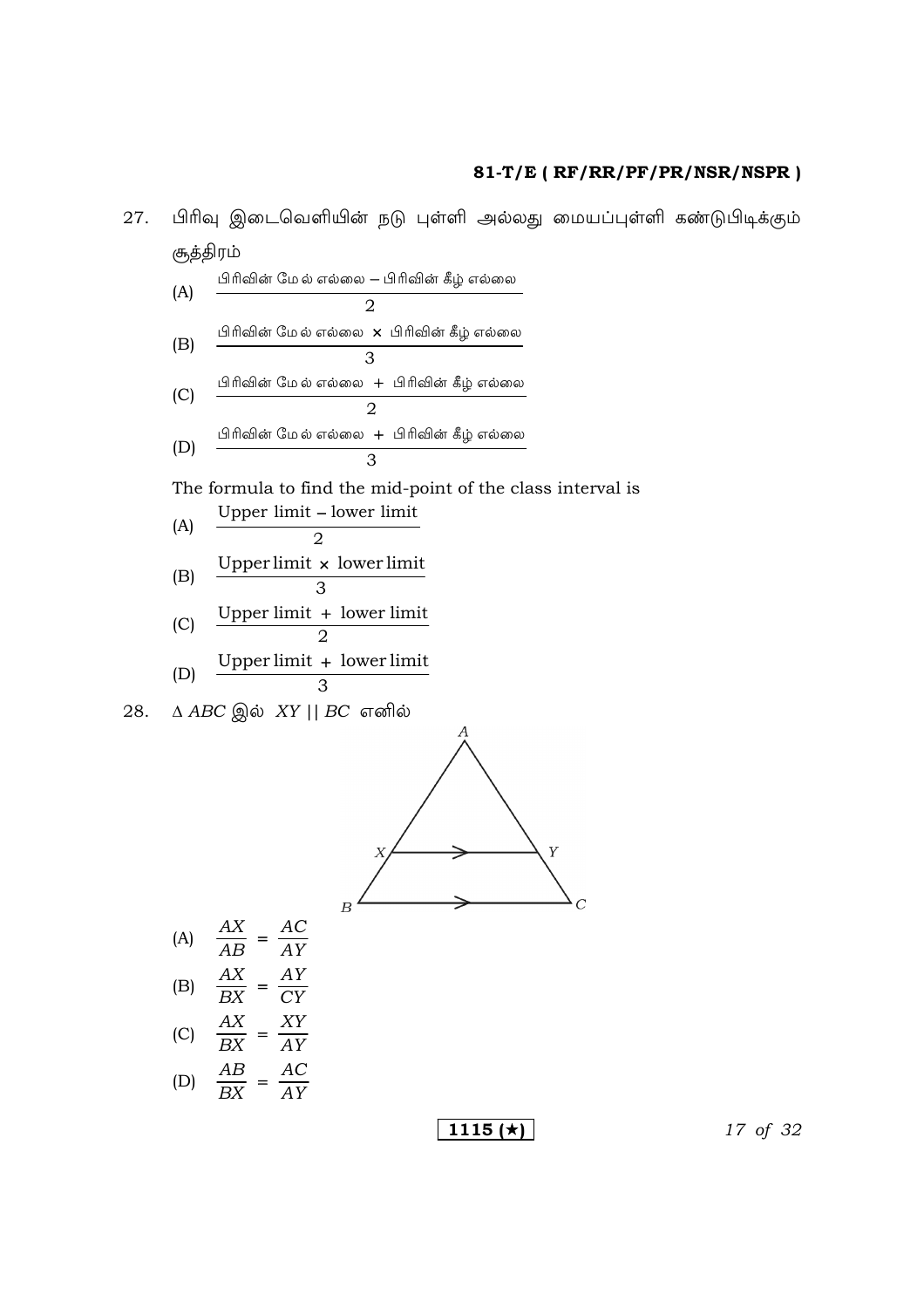In the  $\triangle$  ABC, XY || BC then



கொடுத்துள்ள இரண்டு முக்கோணங்களை கவனிக்கவும் மற்றும் பின்வரும் 29. அளவுகளில் *DF* இன் நீளத்தை கண்டறிக :



Observe the given two triangles and then identify the length of DF in the following:

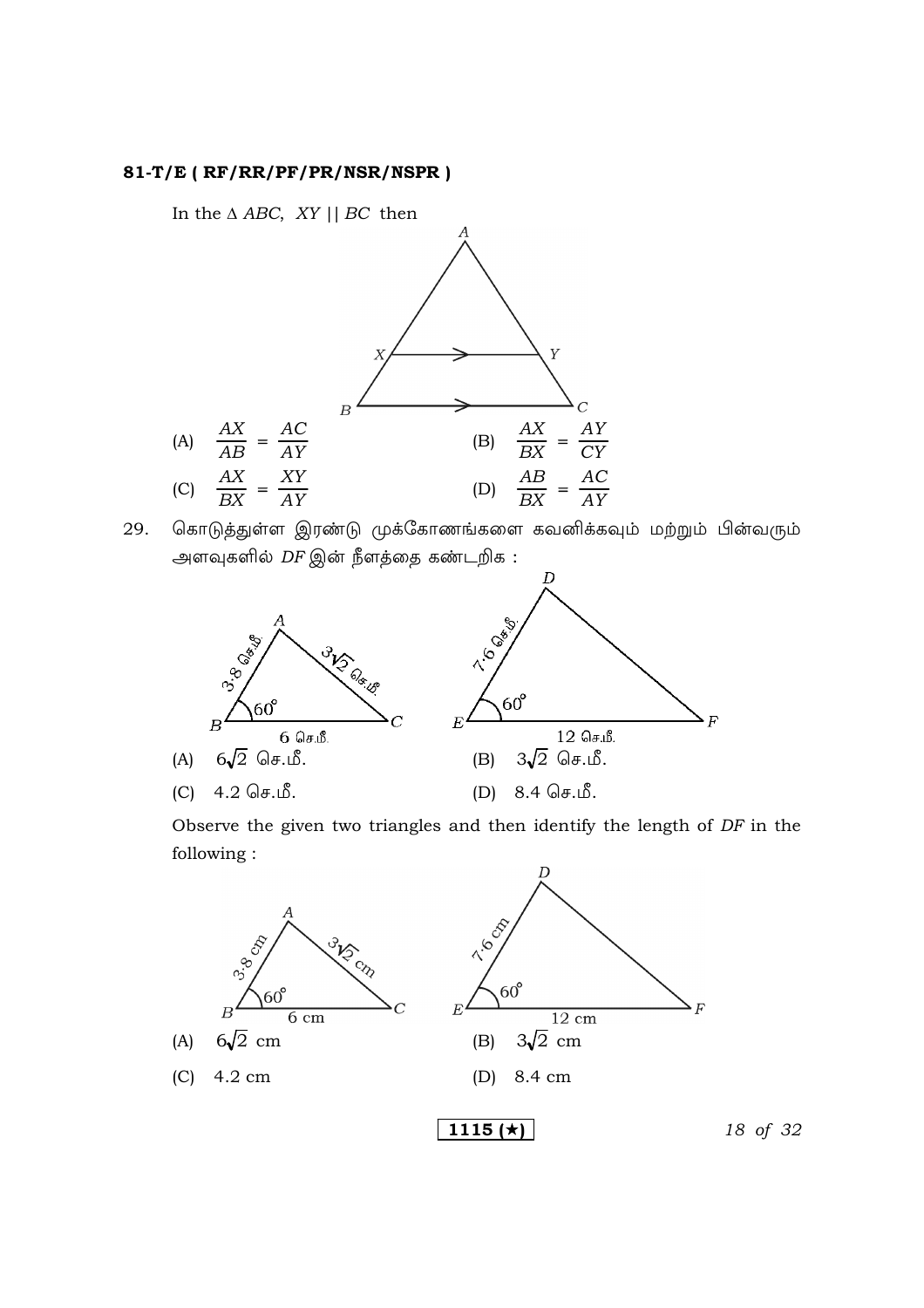- $\triangle$  ABC ~  $\triangle$  PQR ஆக உள்ளது.  $\triangle$  ABC இன் பரப்பளவு = 64 செ.மீ.<sup>2</sup> மற்றும் 30.  $\triangle$  *PQR* இன் பரப்பளவு = 100 செ.மீ.<sup>2</sup>,  $AB = 8$  செ.மீ. எனில் *PQ* இன் நீளம்
	- 15 செ.மீ.  $12$  செ.மீ.  $(A)$  $(B)$
	- $(C)$ 10 செ.மீ.  $(D) 8 \mathbb{G}$ .  $\mathbb{S}$ .

 $\Delta$  ABC  $\sim$   $\Delta$  PQR. Area of  $\Delta$  ABC = 64 cm  $^2$  and the area of  $\Delta$  PQR = 100 cm  $^2$  . If  $AB = 8$  cm then the length of PQ is

- $12 \text{ cm}$ 15 cm  $(A)$  $(B)$
- $(C)$  10 cm  $(D)$  8 cm
- $\triangle$  ABC இல்  $\angle$  B = 90° மற்றும் BD  $\perp$  AC. AB = 6 செ.மீ., BC = 8 செ.மீ.  $31.$ எனில் *CD* இன் நீளம்

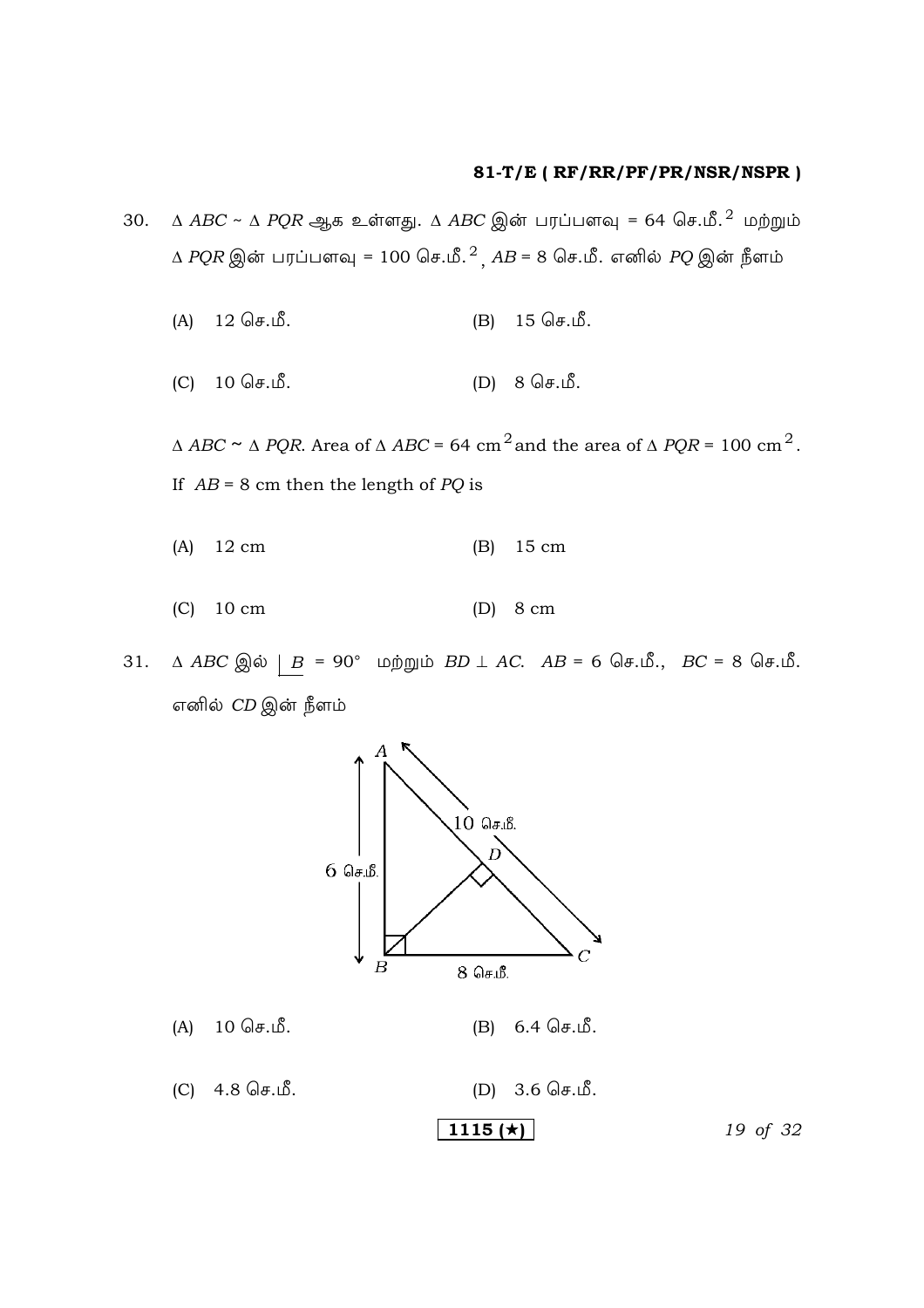In the  $\triangle ABC$ ,  $\parallel B = 90^{\circ}$  and  $BD \perp AC$ . If  $AB = 6$  cm,  $BC = 8$  cm then

the length of CD is



- $(A)$  10 cm
- $(C)$  4.8 cm (D)  $3.6 \text{ cm}$
- கொடுத்துள்ள பட்த்தில் 'O' வை மையமாக உள்ள ஒரு வட்டத்திற்கு  $AT$ ஒரு 32. தொடுகோடு. செ.மீ.  $OT = 4$ புள்ளி ் $A$ 'யில் தொடுகோடு  $AT$ வரையப்பட்டுள்ளது. |  $OTA = 30^{\circ}$  எனில்  $AT$ யின் நீளம்



- $(A) 4 \theta. \mathbb{B}$ .  $2$  செ.மீ.  $(B)$
- $(C)$   $2\sqrt{3}$   $\bigcirc$   $\sigma$ .  $\mathcal{S}$ . (D)  $4\sqrt{3}$   $\bigcirc$   $\overline{5}$ .

1115 ( $\star$ )

20 of 32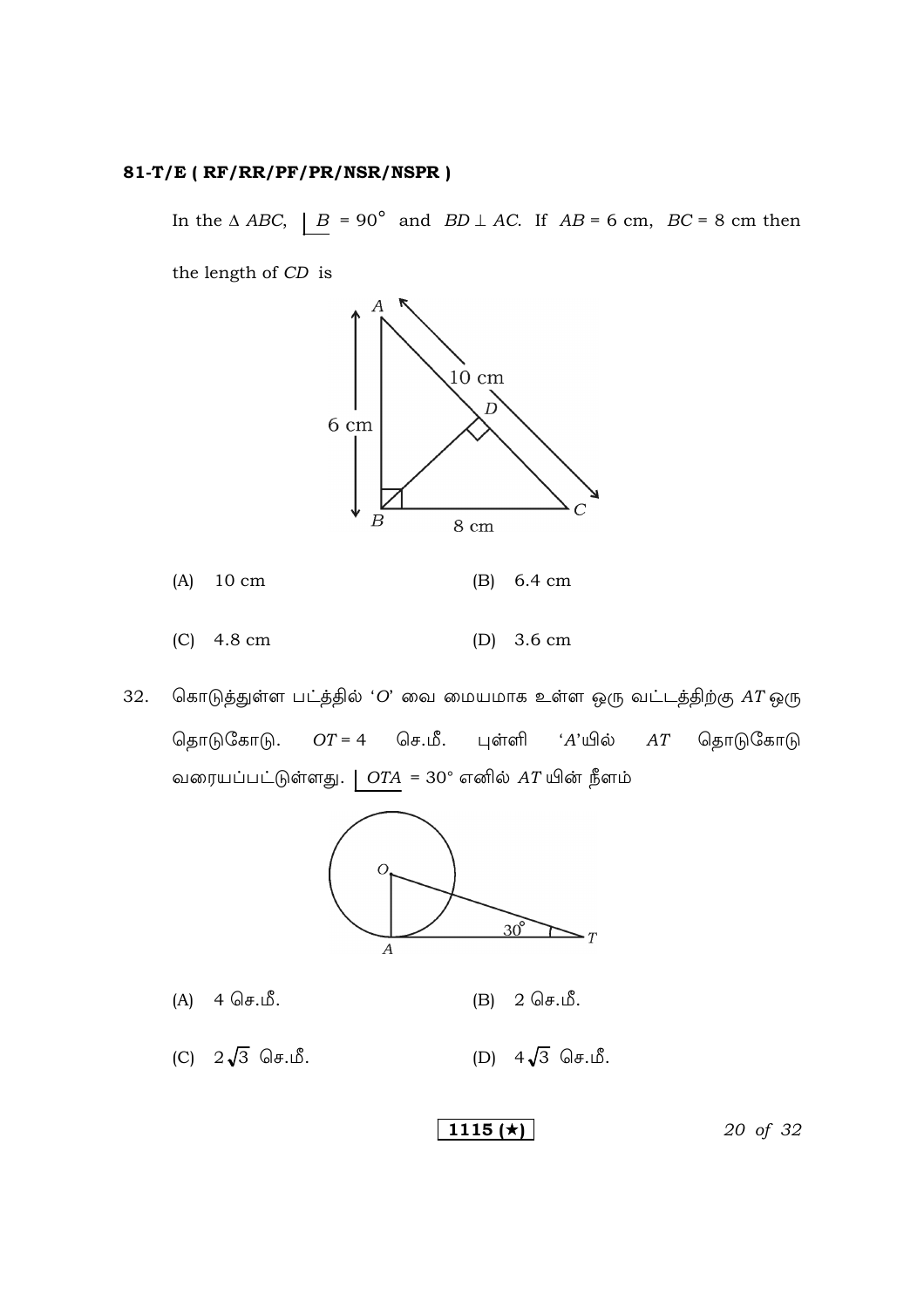In the given figure  $AT$  is a tangent drawn at the point  $A$  to the circle with centre O such that OT = 4 cm. If  $\angle$  OTA = 30<sup>°</sup> then AT is



கொடுத்துள்ள படத்தில் 'O' வை மையமாக உள்ள ஒரு வட்டத்திற்கு  $PA$ , 33.  $\overline{PBC}$ மற்றும்  $CD$  என்பன தொடுகோடுகள்.  $PC = 8$  செ.மீ. மற்றும்  $AP = 5$  செ.மீ. எனில்  $CD$  தொடுகோட்டின் நீளம்



5 செ.மீ.  $(A)$ 

3 செ.மீ.  $(B)$ 

 $(C) 8 \mathbb{G}$ .  $\mathbb{S}$ . 13 செ.மீ.  $(D)$ 

$$
1115 \left(\star\right)
$$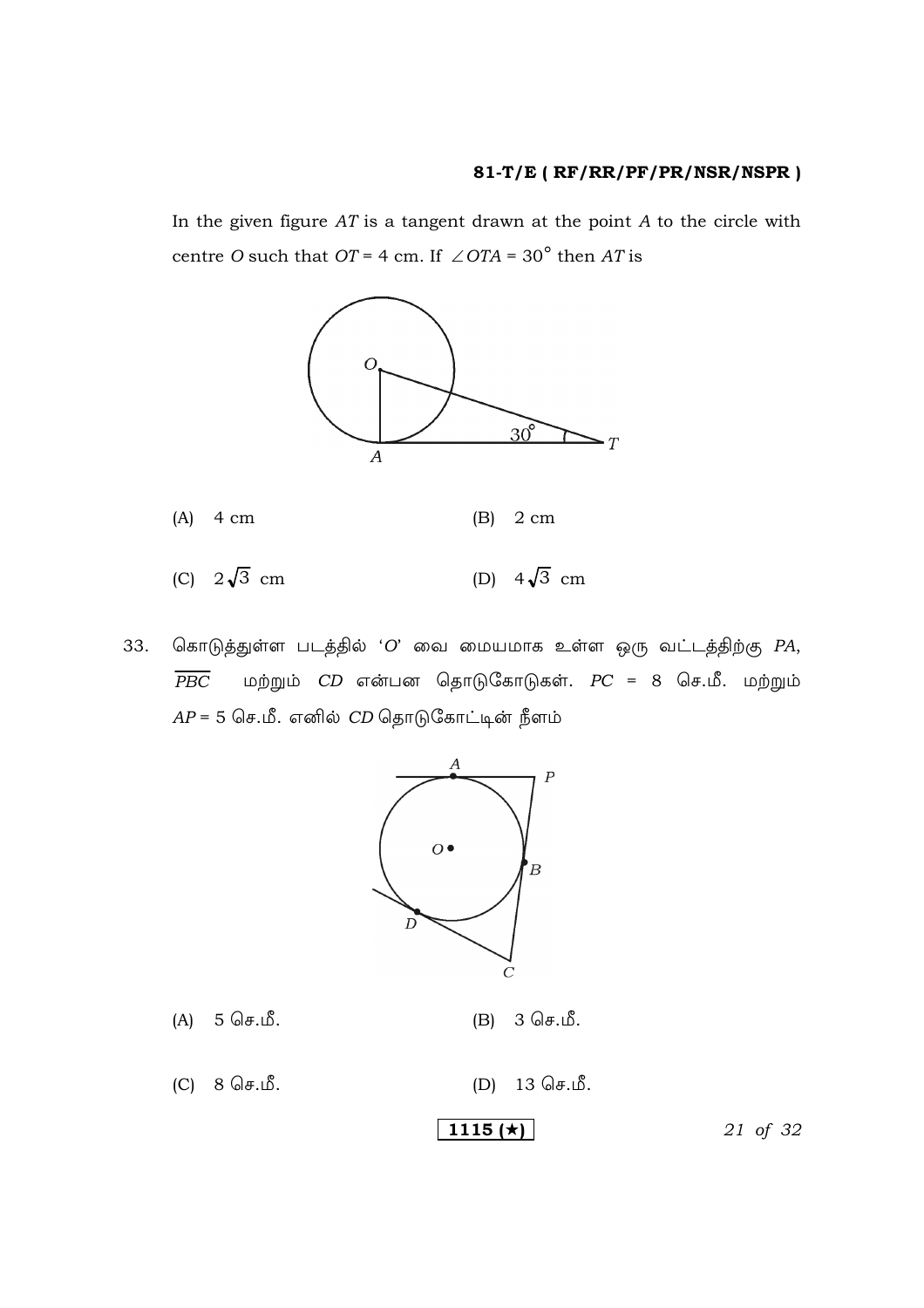$(A)$  5 cm

 $(C)$  8 cm

In the given figure  $PA$ ,  $\overline{PBC}$  and  $CD$  are the tangents to a circle with centre O. If  $PC = 8$  cm and  $AP = 5$  cm, the length of the tangent CD is



- பின் வருபவைகளில் தவறான கூற்று அல்லது வாக்கியம் (wrong statement) 34.
	- தொடுகோடு ஒரு வட்டக்கிற்கு சரியாக பள்ளியில்  $(A)$  ஒரு <u>ெ</u>(ந தொட்டுக்கொள்கிறது
	- (B) ஒரு நேர்க்கோடு ஒரு வட்டத்திற்கு வரையும் போது அந்த கோடு ஒரு புள்ளி வழியாக பாய்ந்து செல்லும்
	- (C) வட்டத்திற்கு அதனுடை தொடுகோட்டால் தொடும் பொதுவான புள்ளியை தொடும் புள்ளி என்றழைக்கிறோம்
	- (D) ஏதேனும் ஒரு புள்ளியில் வட்டத்திற்கு வரையப்படும் தொடுகோடு ஆனது ஆரத்திற்கு செங்குத்தாக இருகிறது

The wrong statement in the following is

- (A) a tangent to a circle touches the circle exactly at one point
- (B) when a straight line is drawn to a circle it always passes through a point on the circle
- (C) the point common to the circle and its tangent is called the point of contact
- (D) the tangent drawn at any point to a circle is perpendicular to the radius drawn at the point of contact

1115 ( $\star$ )

22 of 32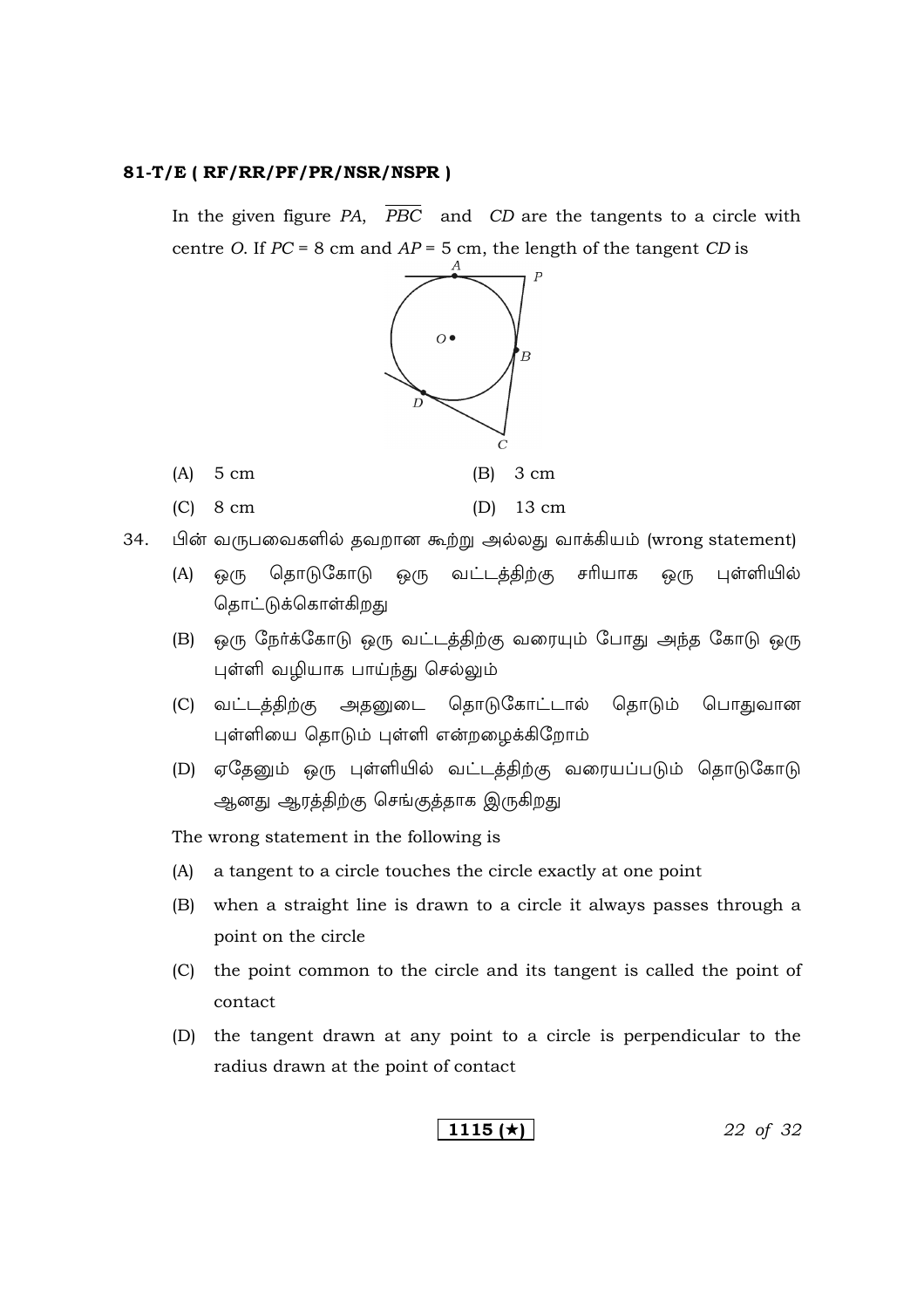கொடுத்துள்ள படத்தில் ஒரு வட்டத்திற்கு வெளியில் உள்ள 'T' என்ற ஒரு 35. புள்ளியிலிருந்து அந்த வட்டத்திற்கு இரண்டு தொடுகோடுகள் வரையும் போது பின்பற்றக்கூடிய அடுத்த படிநிலை (next step) எது ?



23 of 32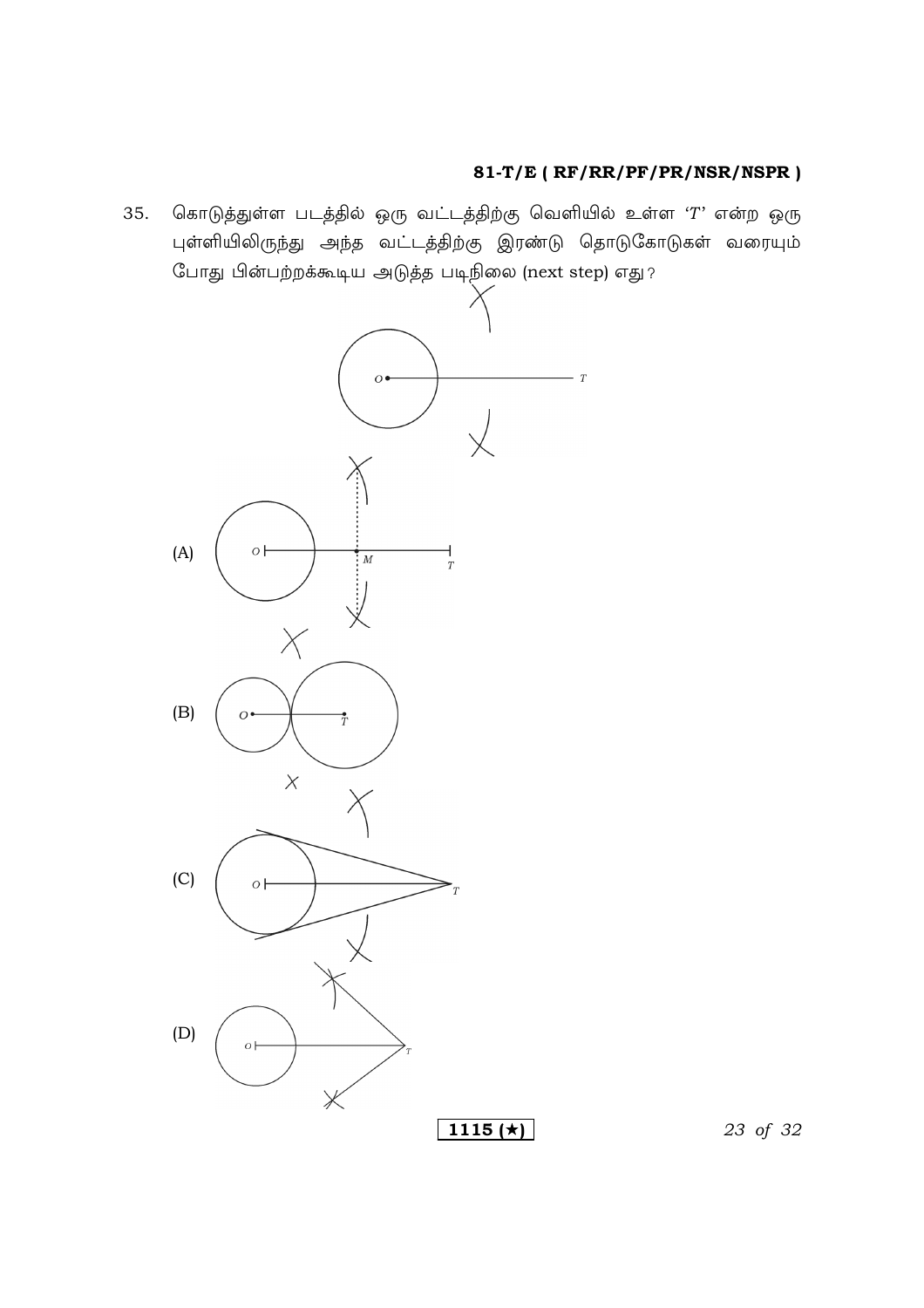Which is the next step of construction while constructing a pair of tangents to a circle from an external point '*T*', given in the figure ?

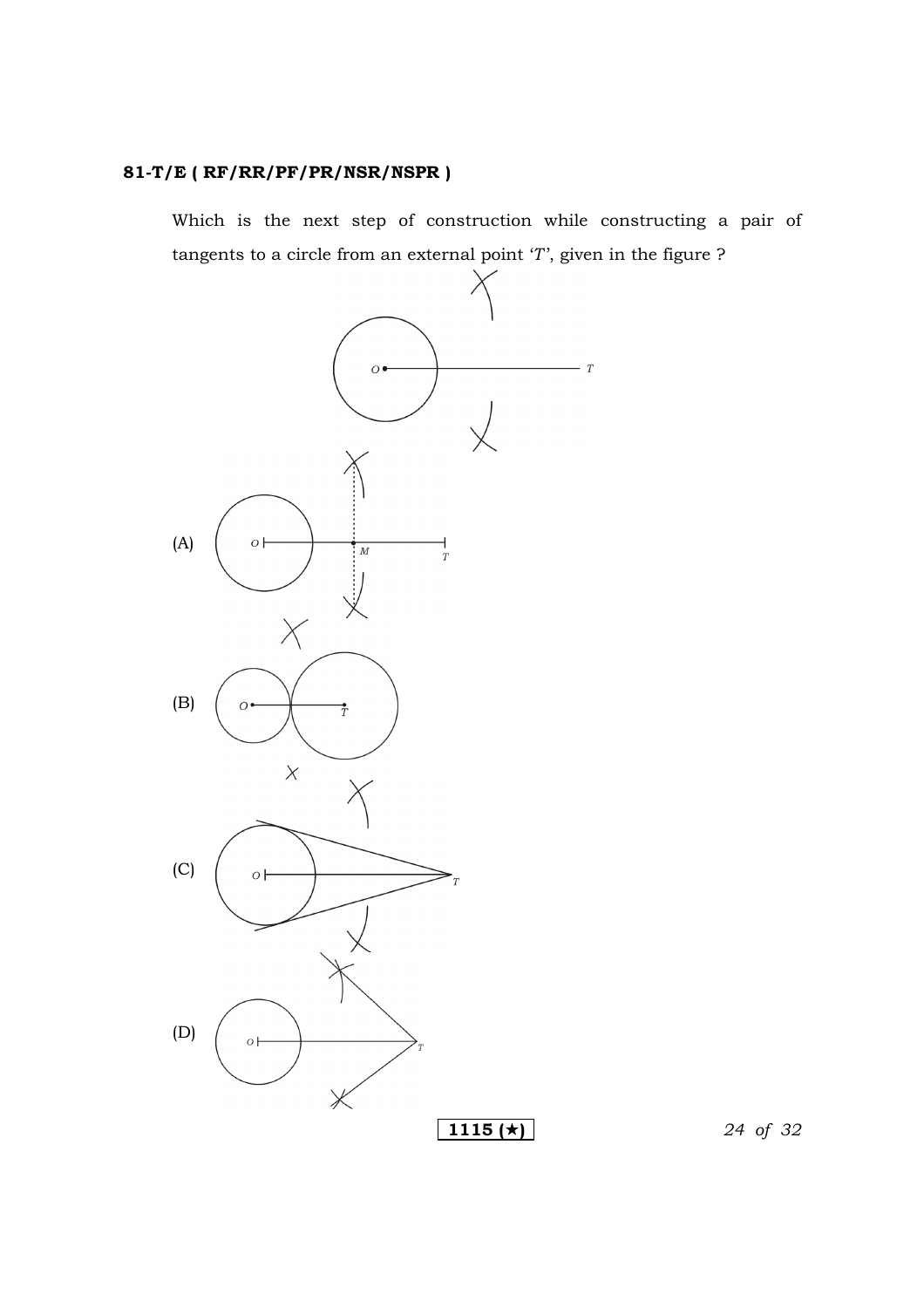ஒரு கோளத்தின் புறப்பரப்பளவு 616 சதுர செ.மீ. அதே கோளத்தின் 36. ஆரத்தின் அளவு

- (B) 14 செ.மீ.  $(A)$  49 செ.மீ.
- $(D)$  7 செ.மீ.  $(C)$  21 செ.மீ.

The surface area of a sphere is 616 sq.cm. Then the radius of the same sphere is

- $(A)$  49 cm  $(B)$  14 cm
- $(C)$  21 cm  $(D)$  7 cm
- 37. படத்தில் காட்டியுள்ளது போல இருக்கும் ஒரு கூம்பின் கனயளவு



The volume of a cone as shown in the figure is



25 of 32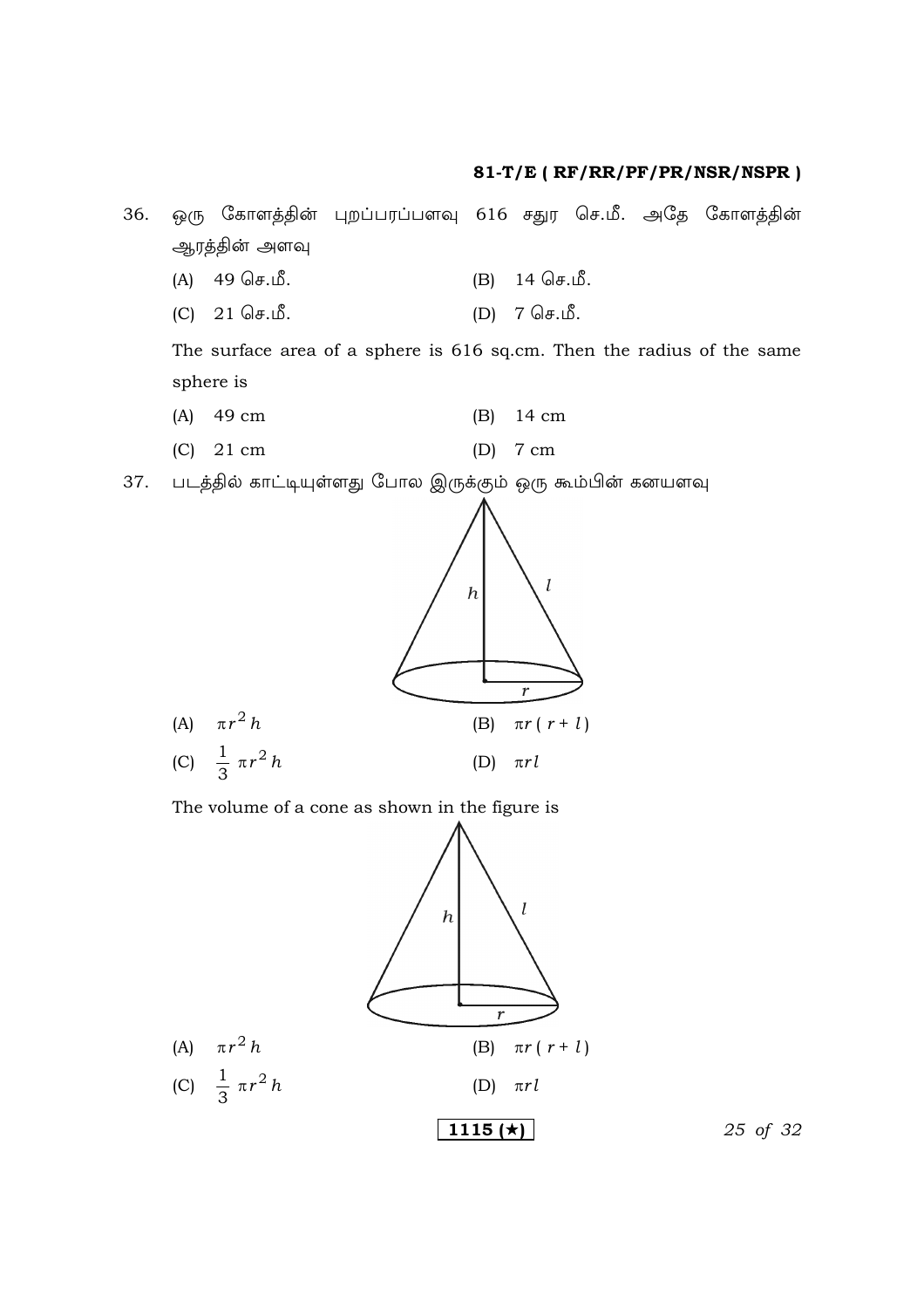ஒரு முனை (one end) அல்லது ஒரு பக்கம் திறக்கப்பட்டுள்ள அடிப்பக்கம் 38. நேர்வட்ட ஓர் உருளை வடிவ கலனின் (பாத்திரம்) ஆரம்  $r$  செ.மீ. மற்றும் அதன் உயரம்  $h$  செ.மீ. எனில் அந்த கலனின் மொத்த புறபரப்பளவு கண்டுபிடிக்கும் சூத்திரம்

(A) 
$$
(\pi r^2 + 2\pi rh) \text{ Ge.} \mathcal{B}^2
$$
  
\n(B)  $2\pi rh \text{ Ge.} \mathcal{B}^2$   
\n(C)  $\frac{1}{3} \pi r^2 h \text{ Ge.} \mathcal{B}^3$   
\n(D)  $(\pi r^2 + h) \text{ Ge.} \mathcal{B}^2$ 

The formula to find the total surface area of a right circular based cylindrical vessel of base radius  $r$  cm and height  $h$  cm opened at one end is

- (A)  $(\pi r^2 + 2\pi rh)$  cm<sup>2</sup> (B)  $2\pi rh$  cm<sup>2</sup> (C)  $\frac{1}{3} \pi r^2 h \text{ cm}^3$  (D)  $(\pi r^2 + h) \text{ cm}^2$
- படத்தில் காட்டப்பட்டது போலுள்ள ஒரு கூம்பின் இடைக்கண்டத்தின் 39. வளைவு பரப்பளவு கண்டுபிடிக்கும் சூத்திரம்

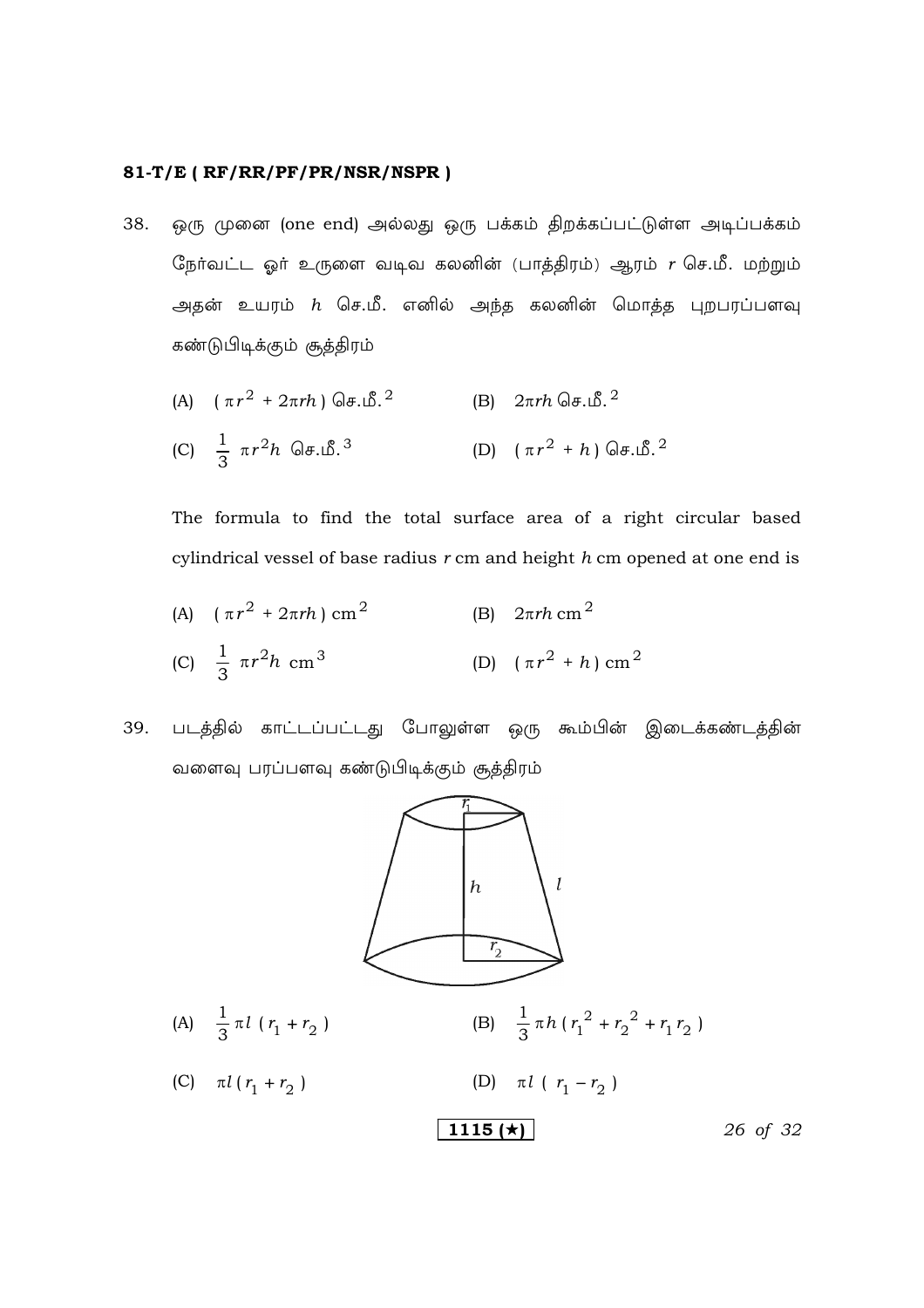To find the curved surface area of a frustum of a cone as shown in the figure the formula used is



40. ஒரு திண்ம அரை கோளத்தின் மொத்த புறப்பரப்பளவு 462 செ.மீ.2. அதனுடை வளைவு பரப்பளவு  $308$  செ.மீ. $^2$  எனில் அந்த அரைகோளத்தின் அடிப்பக்கப்பரப்பளவு ஆக உள்ளவை

- (A)  $308 \text{ Ge.}$ (B) 231  $\sqrt{3}$ .  $^{2}$
- (C)  $154 \text{ Ge.}^2$ (D)  $1078 \text{ Ge.f.}^2$

The total surface area of solid hemisphere is  $462 \text{ cm}^2$ . If the curved surface area of it is 308  $\text{cm}^2$ , then the area of the base of the hemisphere is

- (A) 308 cm<sup>2</sup> (B) 231  $\text{cm}^2$
- (C)  $154 \text{ cm}^2$ (D)  $1078 \text{ cm}^2$

**1115 (** $\star$ **)** 27 of 32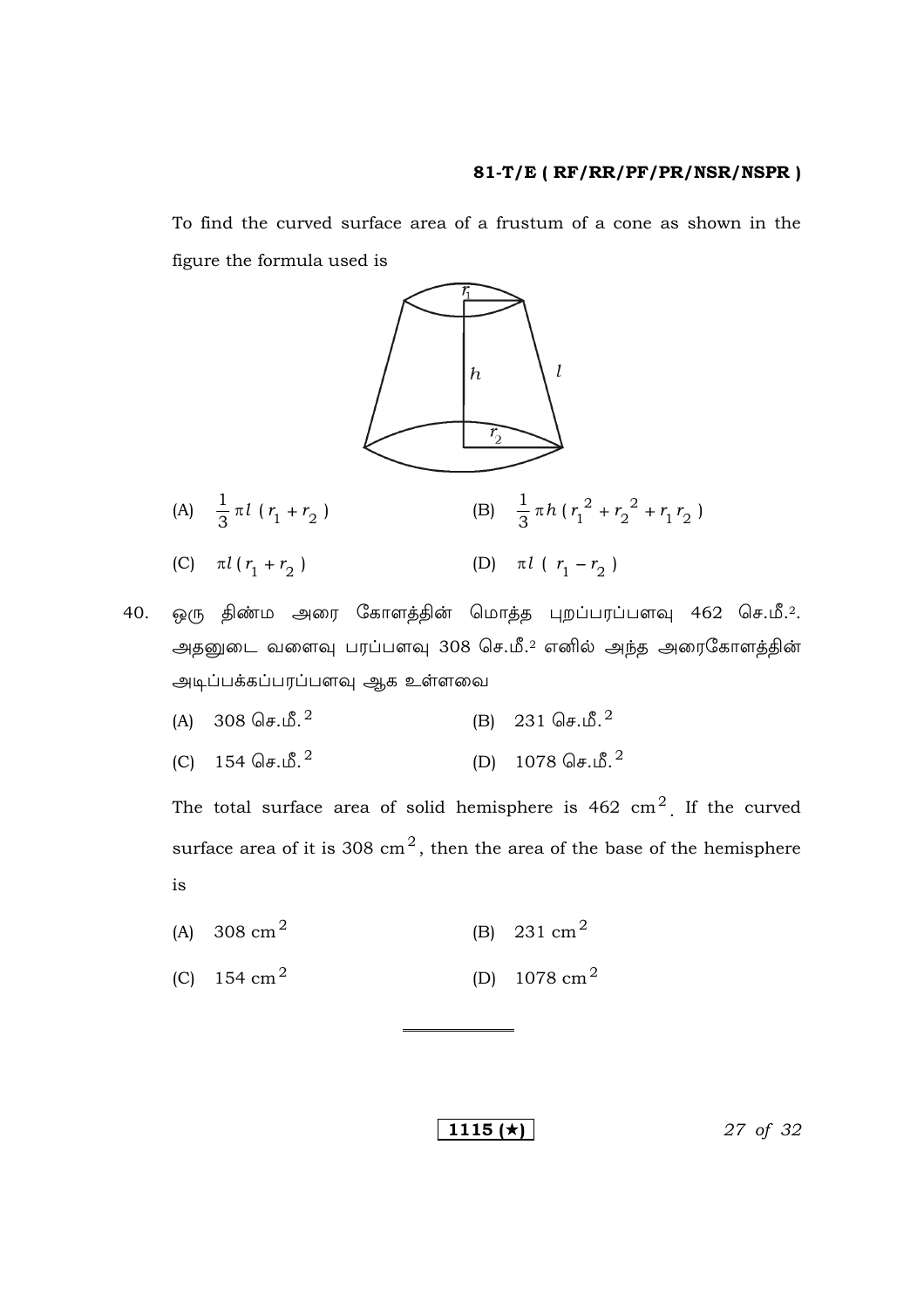$($ மற்ற வேலைகளை செய்துப்பார்பதற்காக ஒதுக்கப்பட்டமிடம் $)$ (SPACE FOR ROUGH WORK)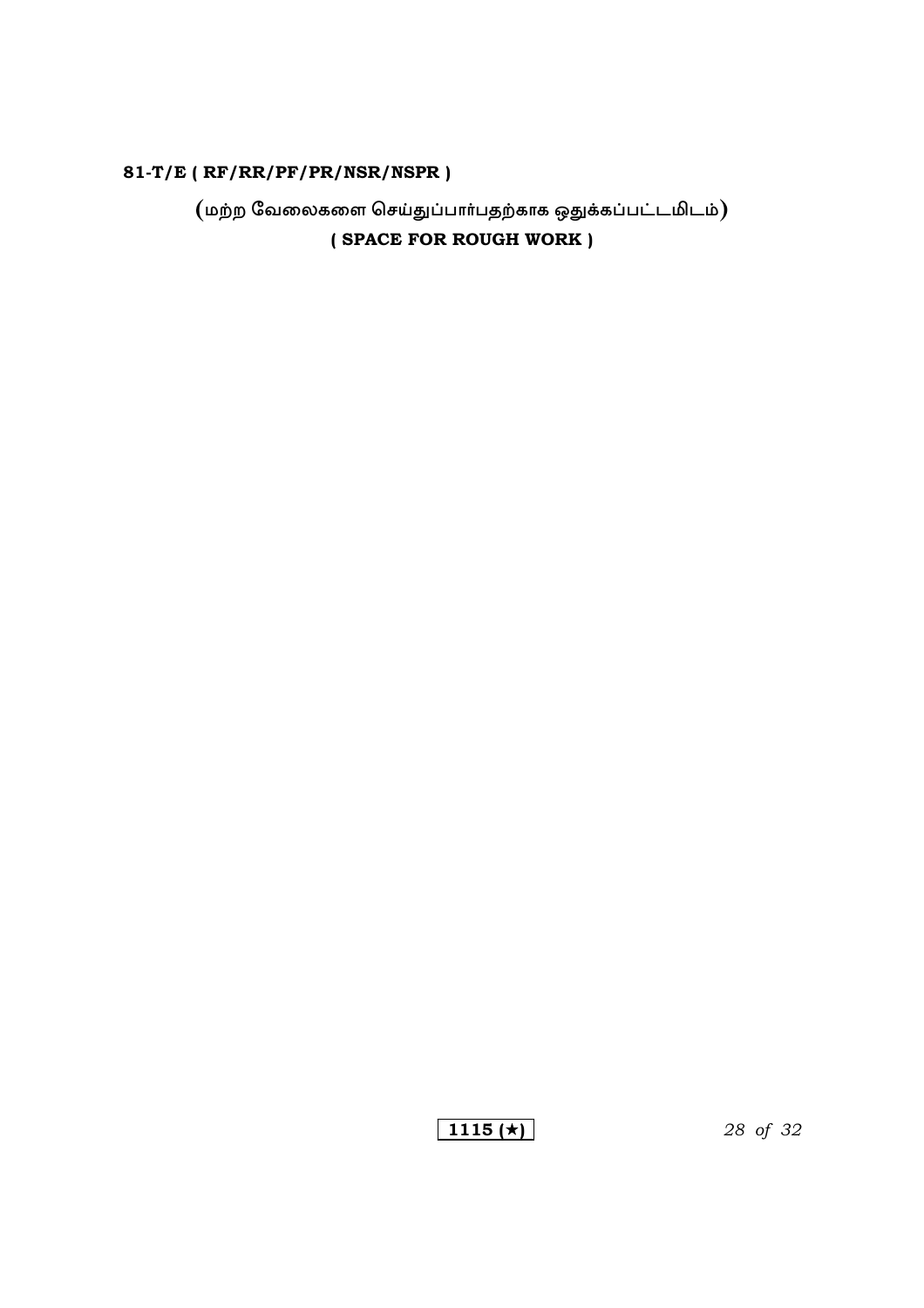# $($ மற்ற வேலைகளை செய்துப்பார்பதற்காக ஒதுக்கப்பட்டமிடம் $)$ (SPACE FOR ROUGH WORK)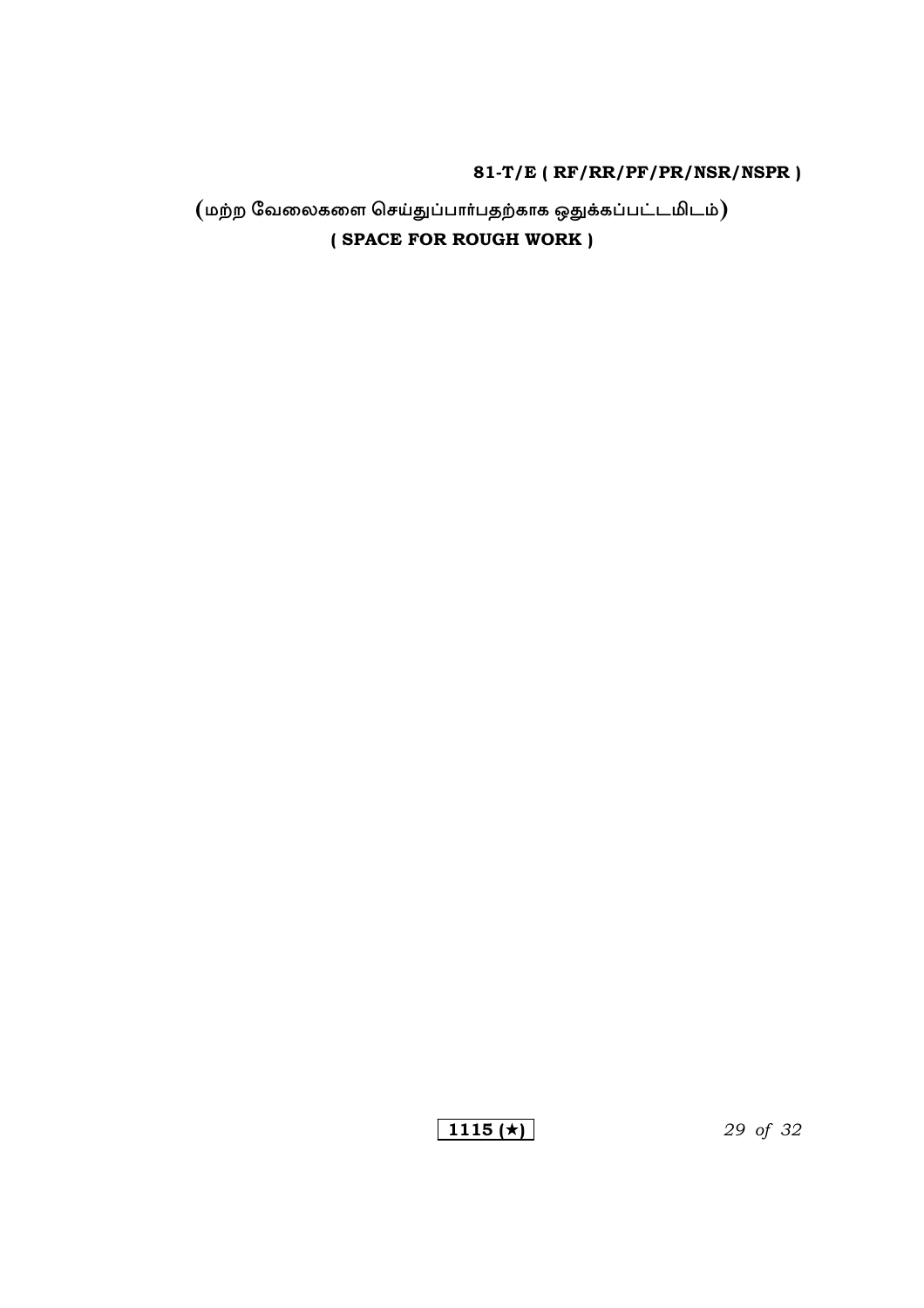$($ மற்ற வேலைகளை செய்துப்பார்பதற்காக ஒதுக்கப்பட்டமிடம் $)$ (SPACE FOR ROUGH WORK)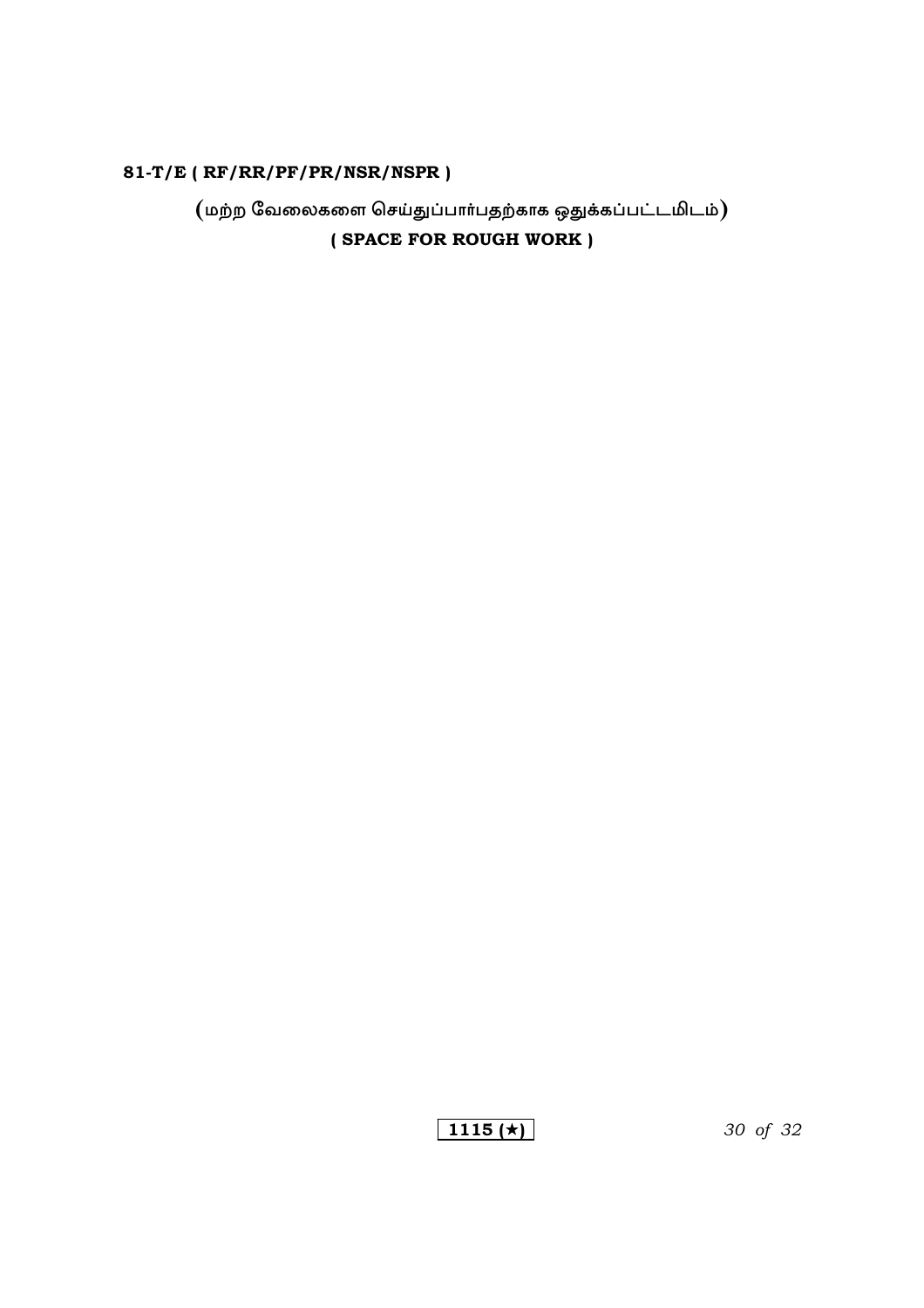# $($ மற்ற வேலைகளை செய்துப்பார்பதற்காக ஒதுக்கப்பட்டமிடம் $)$ (SPACE FOR ROUGH WORK)